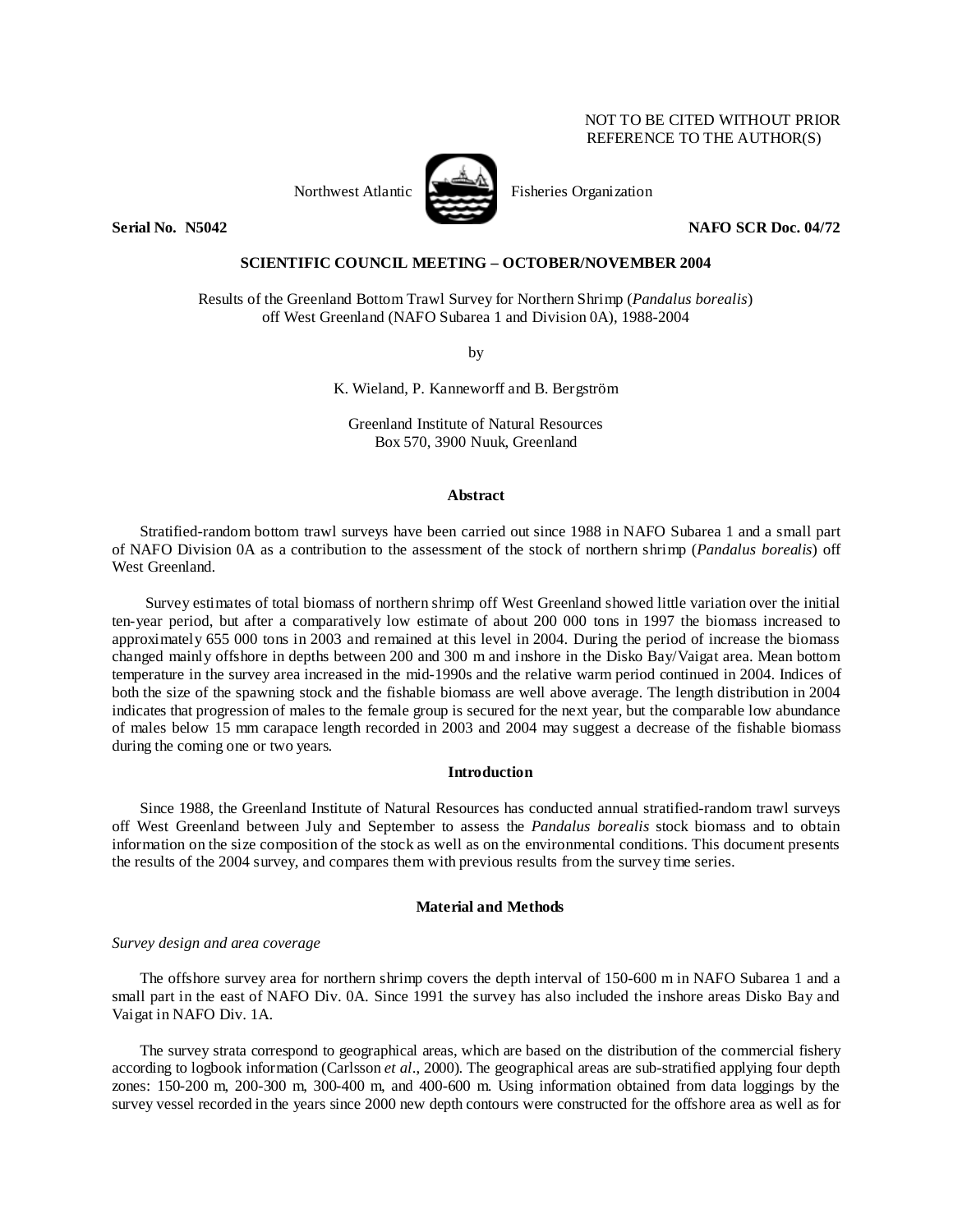the Disko Bay / Vaigat region and revised stratification schemes were introduced in 2004 (Wieland and Kanneworff, 2004). Major changes compared to the previous year affected region U, in which geographical borders were changed, and the former areas D1 to D9 (Disko Bay/Vaigat), which has been divided into two areas (I1 and I2) each substratified by depth. In addition, the former two areas C1 and C3 in the Canadian EEZ (NAFO Subarea 0) were combined into one (C0). The new stratification scheme is illustrated in Figure 1. The total survey area increased from 124 994 km² in 1995-2002 to 132 868 km² in 2003 and to 136 812 km² in 2004.

From 1988 through 1999 trawl stations were allocated to strata in proportion to stratum area, but since 2000 allocation has been weighted towards strata with historically high densities of northern shrimp and where high variances are observed, in order to improve the precision of the biomass estimates. An exponential smoothing technique for the weighting was applied to give higher influence of the more recent observations to the weight factors (Kingsley, 2001a).

In 1999 a new method of choosing stations for the survey was introduced. This method combines the use of a minimum between-station-distance rule (a buffer zone) with a random allocation scheme (Kingsley *et al*., 2004).

From 1988 through 1998 stations have been selected at random by re-placing sampling sites for each year. To study the stability of the stock distribution and assess the performance of a fixed-station design relative to that of resampling (Kingsley, 2001a) about 50 % of the stations, which were randomly selected from the set of stations covered in the preceding year, were repeated as fixed stations in the following year in since 1999. The remaining stations were re-selected applying the above-mentioned buffer zone method and treating the fixed stations as already chosen. The introduction of fixing station positions from one year to the next has not explicitly been taken into account in the analysis, i.e. data from the fixed and the re-placed stations have been used without distinction and the analysis is therefore similar to those carried out in the years in which all stations were randomly selected.

As observed densities of northern shrimp in the region north of 69°30'N consistently have been low and because of severe difficulties in finding suitable bottom for trawling, a fixed-station sampling design in this area has been used since 1998. To cover all nine strata with a minimum of two stations in each, 20 possible trawl tracks were chosen. From these between 10 and 18 were realized annually in the years 1999 to 2002. In 2003 and 2004, after having obtained better bathymetric information, the same procedure for stratification and selection of stations as in the other offshore areas has been introduced.

In addition to the stations located in the survey strata designed primarily for the sampling of northern shrimp, trawling was conducted at depths <150 m in NAFO Div. 1A-1F. Furthermore, CTD casts were made along standard hydrographic transects in the offshore and the Disko Bay/Vaigat area. Both, the results of fish catches and the observations from the hydrographic transects will be reported as in the previous years elsewhere, i.e. at the NAFO Scientific Council meeting in June 2005.

## *Survey period*

The trawl surveys have always been carried out at the same period of the year (July-September) with the ambition to minimize the effect of seasonal variation. In order to reduce the possible influence of light induced nocturnal vertical migrations of shrimp, trawling was carried out only between 0900 and 1900 UTC.

Similar to earlier years, the survey in 2004 was divided in different subsequent legs, 29.6.-11.7., 13.7.-22.7., 24.7.-12.8., and 14.8.-30.8.2004, respectively. During the first leg, a trawl calibration experiment was carried out in order to allow a future substitution of the survey trawl with a more efficient one, which is less sensitive to difficult bottom conditions, in the next year. The experiment followed the approach outlined by Lewy *et al.* (2004) and comprised about 90 tows. The actual survey trawl was set at 16 standard stations using the standard procedure, and these tows were included in the present analysis whereas the results of the calibration experiment will be presented elsewhere.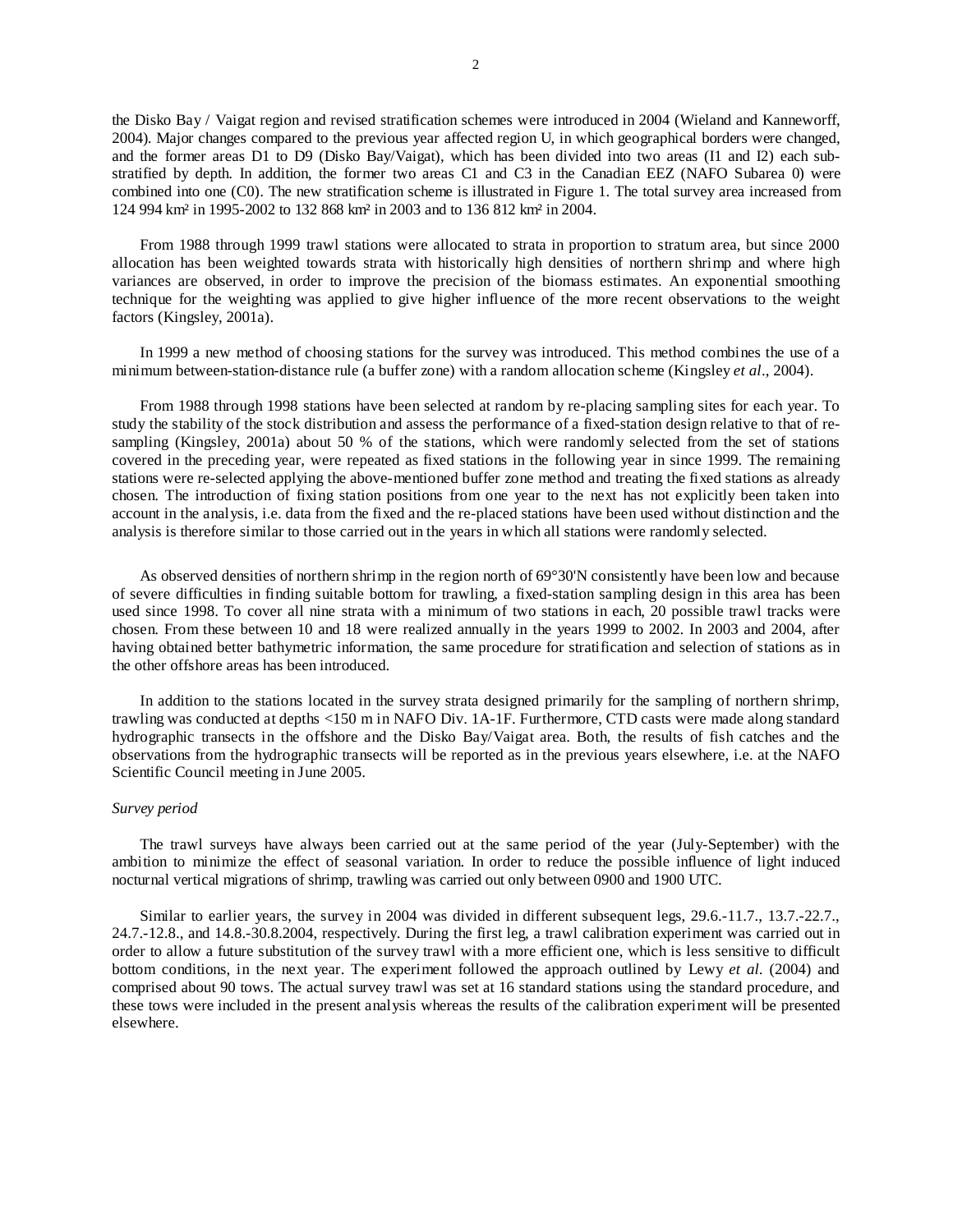### *Tow duration*

Tow duration at stations used for the estimation of northern shrimp biomass has been changed through the years from 60 min in the years 1988 to 1997, and then stepwise shortened to a mixture of 30 and 15 min tows randomly distributed in the strata in the proportion 2:1 in the years 2001 to 2003. These reductions were made in order to optimise the sampling schedule (Carlsson *et al*., 2000). In 2004, equal proportions of 30 and 15 minutes tows were applied in order to maintain a similar number of stations as in the previous years despite a shortage of time available for the routine sampling during the first leg of the survey.

Results reported by Kingsley *et al.* (2002) have so far indicated that 15 min tows do not give more variable results than 30 min tows and hence no weighting was applied to tows of different durations. On the other hand, analyses of survey data from 1999 and 2000 have shown that the effective swept area is somewhat larger than estimated corresponding to 2.78 min per trawling operation (Kingsley *et al.*, 2002). This value, which is equal to 9% of a 30 min tow but corresponds to 18% of a 15 min tow, was estimated with a high variance (s.e.: 1.16 min) and could not be confirmed in a later study using a different methodological approach (Kingsley, 2001). It is assumed that difficulties in determining the precise time of beginning of the tow are the major cause for a considerable variability of this 'end-error'. The start point of a tow is estimated by information from a trawl sonde ('trawl eye') encompassing the distance between the headline and the ground gear from the bottom. Because it takes some time for the trawl to 'land' completely on the bottom, the time of the beginning of a tow has been defined by the presence of a stable distance of the headline to the bottom. Judging when this occurs is difficult and to a certain degree subjective, in particular on rough bottom. Included in the end-effect is also fishing time on that part of the shrimp stock which is swimming above the bottom at the time of setting the trawl, which is very difficult to assess and is assumed to vary substantially with time of day, composition of the stock etc. Due to severe uncertainties concerning the magnitude of the end-effect no corrections have been included in the present analysis of the status of the stock.

## *Fishing practices*

The survey was conducted with the research trawler *Paamiut* (722 GRT) using a 3000/20-mesh *Skjervøy* bottom trawl with a twin cod-end. Mesh size in the cod-end was reduced from 44 mm to 20 mm (stretched) in 1993, and the fine mesh cod-end has been used thereafter. Trawl geometry was measured with *Scanmar* acoustic sensors mounted on the trawl doors, and a *Furuno* trawl-eye on the headrope. From 1988 through 2003 the trawl doors were of the type *Greenland Perfect*, measuring 9.25 m² and weighing 2 420 kg. They were replaced in 2004 by *Injector International* 7.5 m² trawl doors with a weight of 2 800 kg. This was done to facilitate the change of the survey trawl in the coming year.

### *Swept area*

The distance between the trawl doors was recorded 3 or 5 times during each haul for tow durations of 15 and 30 min, respectively. Mean wingspread for each tow was calculated from average door spread that and the geometry of the trawl:

Wing
$$
Wing\mathit{Spread} = \frac{TrawlLength * Door\mathit{Spread}}{TrawlLength + BridleLength} + 0.7
$$
 with a travelling path of 55 m and a bridge length of 60.1 m.

Nominal swept area was calculated as the straight-line track length between start and end-positions (GPS) multiplied by the mean wingspread for the tow.

## *Estimates of biomass*

For each tow, the catch was divided by the nominal swept area calculated from wingspread and track length to estimate the density. Mean stratum densities were multiplied by the stratum area to compute stratum biomass, and corresponding coefficients of variation (CV, in %) for each stratum were calculated from the swept area estimate of the biomass (B) and the standard deviation of the density times the stratum area (STD) according to:

$$
CV = STD / B * 100.
$$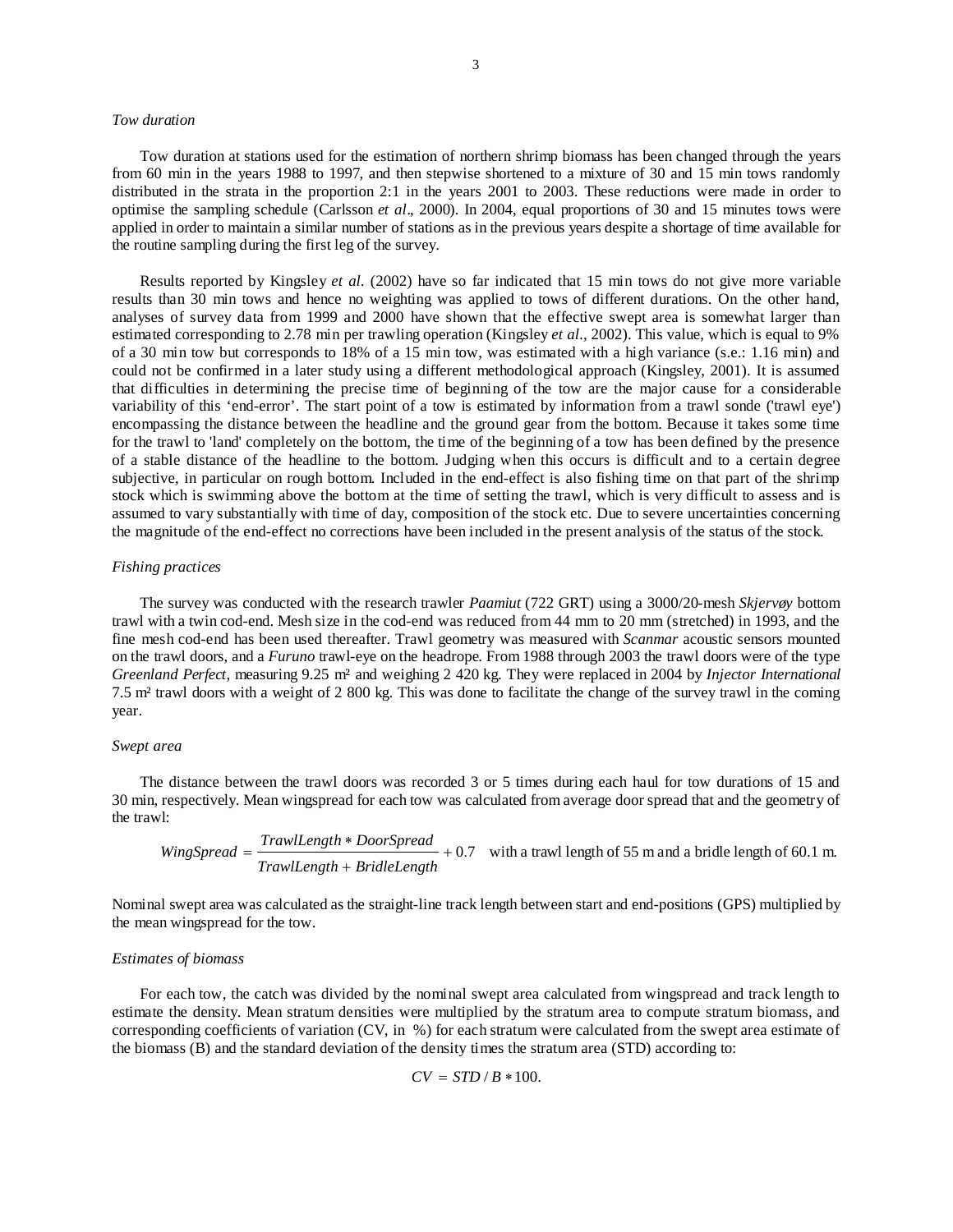Stratum biomasses and variances of these estimates were added to get regional and overall estimates. Overall error coefficients of variation (in %) were calculated as relative standard errors:

$$
OECV = \sqrt{\frac{STD_i^2}{n_i}} / \sum B_i * 100
$$

where  $STD^2$ , n, and B denote variance, number of tows and biomass in stratum i, respectively. Standard deviations (STD) were calculated according to Cochran (1977) as  $B \times 0.985$  in cases in which only one tow per stratum has been available.

### *Biological samples*

From each catch a sample of about 2 to 4 kg of shrimp was taken and sorted to species. All specimens of northern shrimp were grouped into males, primiparous and multiparous females based on their sexual characteristics as defined by Allen (1959) and McCrary (1971), and oblique carapace length (CL) was measured to the nearest 0.1 mm using slide callipers.

 The number of northern shrimp in the samples was weighted by total catch and stratum area to obtain estimates of total number by sex and length group (0.5 mm intervals) for each stratum, for different inshore and offshore areas and the total survey area. These data were used to construct area-specific length frequencies and to calculate abundance indices for males and females as well as for small (<17 mm) males, which are expected to enter the fishery in the coming year.

An index of female biomass was computed from the proportion of females in weight converted from the overall length distribution and the estimate of total survey biomass. Fishable biomass was calculated from the total number of northern shrimp with a length equal to and greater than 17 mm CL converted to weight. In both cases length-weight relationships given in Carlsson and Kanneworff (2000) and Wieland (2002a) were used for the period prior to 2001 and the years 2001 and 2002, respectively. In 2003 and 2004 new length-weight data were collected from all parts of the survey area and female biomass and fishable biomass were calculated from these annual length-weight relationships.

## *Bottom temperature*

Until 1994 bottom temperatures were measured in with a *Seabird* CTD and thereafter with a *Seamon* data storage sensor mounted on one of the trawl doors. The *Seamon* sensor recorded data in intervals of 30s with a resolution of 0.01°C, and average temperatures for the respective time period of the single trawl tracks were calculated after retrieval of the sensor. All measurements taken at depths >150 m were used to calculate a mean bottom temperature weighted for the areas of the survey strata between 150 and 600 m depth.

## **Results and Discussion**

#### *Effect of door types*

Figure 2 compares door spread and vertical opening of the *Skjervøy* trawl with the *Greenland Perfect* doors in 2003 and the *Injector International* doors in 2004. Average door spread was about 2.3 m wider in 2004 than in 2003 and this difference, which is accounted for in the calculation of the swept area, was statistically significant (Mann-Whitney Rank Sum test,  $p < 0.001$ ). The use of the two different door types had also a significant effect on the vertical net opening (Mann-Whitney Rank Sum test, p <0.05), but its effect on the survey results can be regarded as negligible because the difference in the medians amounted only to 0.17 m.

#### *Area coverage*

As usual, a number of planned trawling sites had to be cancelled for various reasons. Because about half of the trawling sites are chosen at random some stations may have been placed in areas in which the conditions were not sufficiently known to judge if the sites should have been removed from the list of suitable locations. 200 stations were planned of which several were not be covered and for which no alternative positions could be found This was mainly due to a combination of unfavourable bottom conditions in the northern part of the survey area and time restrictions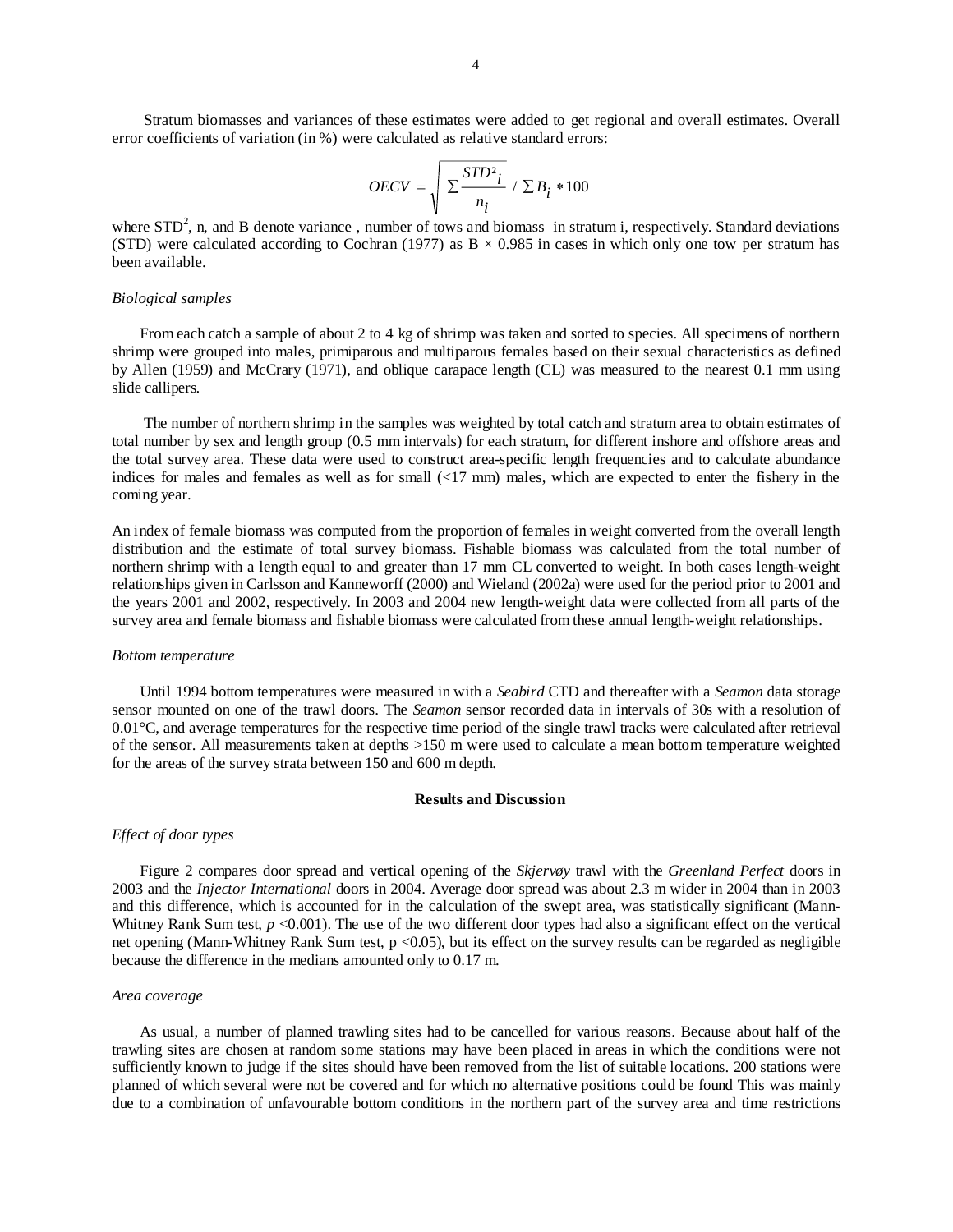during the first three of the four cruise legs. In total 187 valid tows were available to describe the stock situation of northern shrimp in 2004.

### *Estimates of total biomass*

For all strata biomass estimates have been calculated (Tables 1a-1d) on the basis of the nominal swept area. The biomass estimates (in t) for the five main regions and the entire survey area in 2004 were:

| Region             | Biomass estimate (t) | Number of stations | OECV(%) |
|--------------------|----------------------|--------------------|---------|
| North              | 127369               | 22                 | 24,4    |
| Canadian zone      | 3750                 |                    | 20.7    |
| West (incl. South) | 429779               | 139                | 23.3    |
| Disko Bay / Vaigat | 93863                | 20                 | 12.4    |
| Total              | 654761               | 187                | 16.1    |

The estimated biomass for the period 1988 to 1997 was fairly stable around a mean of 230 000 tons. After 1997, the biomass has increased significantly to record high estimates of 653 000 tons in 2003 and 655 000 tons in 2004 (Table 2, Fig. 3 upper panel). Survey indices of biomass per unit area, which accounts for the extension of the survey area in the past three years, indicate the same trend as the swept area estimates of total abundance (Fig. 3) lower panel).

After having optimised the sampling procedure, i.e. selection of sampling sites, reducing the tow duration and operating with a mixture of fixed and reallocated stations, the overall error coefficient of variation (OECV) of the biomass estimates has decreased during the past years (Table 3). The OECV for the total survey in 2004, however, was 16.1%, which is 1.5% above the average since all regions were included in the survey area in 1994.

If an end-error correction of 2.78 min as estimated by Kingsley *et al.* (2002) is applied to the biomass calculation for 2004, the total estimate is reduced by 12.8% to 570 848 tons. This value is about 7 000 tons below the corresponding estimate for 2003.

### *Geographical and depth distribution*

The distribution of the northern shrimp density in 2004 was traditional with high densities in the deeps between the shallow banks along the coast (Fig. 4), especially in the Holsteinsborg Deep (≈66°30'N). High concentrations of northern shrimp were also found in the area north of Store Hellefiske Bank (≈68 to 69°N) and in the Julianehåb Bight ( $\approx 60^{\circ}30'$ N) close to the coast. But in contrast to previous years, northern shrimp was almost absent in the Sukkertoppen Deep (≈64°30'N) as well as between Narsalik Bank (≈62°N) and Kap Desolation (≈60°30'N), the catches in the main part of Disko Bay were lower in 2004 than in the past three years.

One exceptional large catch of more than 6.5 tons in a 15 min haul was recorded west of Sukkertoppen Bank (≈ 64°45'N) in area W5 between 200 and 300 m depth (Fig. 4). This resulted in a very high coefficient of variation (Table 1c), as all other catch in this stratum, which has an area of 3 648 km², were small (<0.5 ton including four zero catches). Worth noting is that the estimated biomass in this stratum (and the total survey biomass) would have been about 74 000 tons lower without that catch.

Figure 5 shows the variations in biomass distribution in various geographical areas and most strata have exhibited large changes throughout the years. The biomass in the Disko Bay/Vaigat area, in the southernmost offshore region and in the Canadian part of the survey area did not change much from 2002 to 2003, but an increase was found in the other areas along the coast, i.e. the regions W and U. In 2004, biomass continued to increase in region W while it was stable in region U, but decreased in the Canadian zone and the southernmost offshore region as well as in the Disko Bay/Vaigat area

The Disko Bay/Vaigat region has the longest history of commercial fishery for northern shrimp in Greenland as it developed in the early-1950s. When the trawl survey first included this area in 1991a biomass of around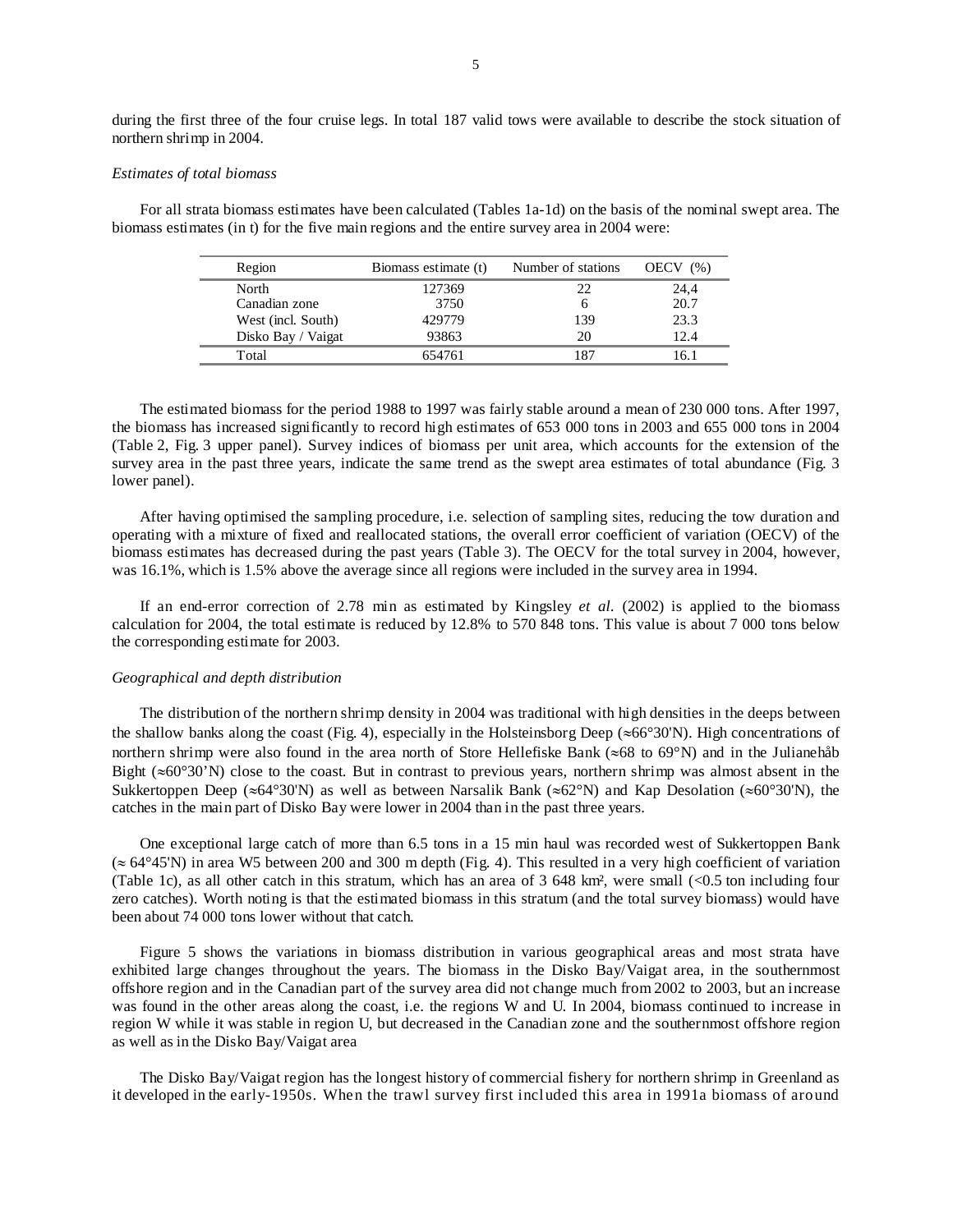50 000 tons was estimated, corresponding to 29% of the biomass for the total survey area at that time. The estimated biomass has increased steadily a low in 1993 to the record high estimates of near 120 000 tons in 2002 and 2003 (24% and 18%, respectively of the total survey biomass). It should be pointed out that in contrast to the increase in the offshore biomass by about 20% (excluding region U) between 2002 and 2003 the biomass in Disko Bay/Vaigat region levelled out. Estimated densities of northern shrimp in the Disko Bay/Vaigat region have always been very high compared to the offshore areas (Table 4) and ranged between 9.9 and 12.8 t/km² (or g/m²) in the three recent years, which is about three times the average offshore density during that period.

Relative distribution of the biomass in depth layers (Fig. 6) indicates that the bulk of the biomass was found between 300 and 400 m depth until 1994. This has gradually changed and most of the biomass (70% of the overall biomass) was observed in the 200-300 m in 2001. Subsequently the biomass increased in all depth intervals, but the 200-300 m depth layer still contributes the major part of the total biomass (66% in 2004).

#### *Size distribution by area in 2004*

Length distributions for the offshore areas U1-U3, C0 and W1-W9 indicate a relative high abundance of males between 18 and 22 mm CL (Fig. 7a, b). In most of these areas, smaller (15-18 mm CL) males were also abundant while large ( $>21$  mm CL) males and females predominated in areas W4-W6 and W8. Males smaller than 15 mm CL were generally rare. Length frequencies for the inshore areas I1 and I2 differed from the offshore distributions showing a much more pronounced presence of males smaller than 13 mm CL (Fig. 7c).

Figure 8 shows the geographical distribution of mean size of all sexual groups pooled. Low mean size (<19 mm CL) of males was found in several survey regions, including the offshore area southwest of Disko Island ( $\approx 69^{\circ}$ N, W1and W2), between the fishing banks and the coast between 62 and 63°N (W6) and in most of the Disko Bay/ Vaigat area (I1 and I2). The highest mean sizes (>23 mm CL) were observed in the deeper (>300 m) parts of areas W1 and C0, west of the Holsteinsborg Deep (W4), west and south of Sukkertoppen Bank (≈64°30'N, W5) and in the coastal part of the Julianehåb Bight (W8).

### *Annual size distributions*

Overall length distributions for the offshore and the inshore area in 1988 to 2004 are compared in Fig. 9a-d. The offshore length frequency for 2004 shows no distinct modes of the males above 15 mm CL, which is likely due to an overlap of at least two age groups. Abundance of small (<15 mm CL) males appears to be slightly higher in 2004 than in 2003 but is low compared to e.g. 2001. The primiparous females show a mode at about 23.5 mm CL and modes at appr. 24 and 26 mm CL are discernable for multiparous females in the offshore areas in 2004 (Fig. 9d). The inshore length frequency for 2004 differed in some aspects from those recorded in the previous year, in particular concerning a pronounced peak for small males (12 mm CL) and a mode of the primiparous females at a smaller size (23 mm CL) whereas a mode for the multiparous females was found at 25 mm CL in all years since 2001.

Figure 10 shows overall length frequencies combined for the offshore and inshore area for 2001 to 2004. A progression of the 1999-year-class from about 13.5 mm CL in 2001, to 17.5 mm CL in 2002 and to 20 mm CL in 2003 is clearly visible, and parts of this year-class has probably passed into the female group in 2004. The subsequent year-classes were weaker and more difficult to trace in the length frequency distributions. However, the considerable increase in the level of abundance of the 1999-year-class at the progressing modes from  $3 \times 10^9$  at age 2 in 2001 to about 7.5  $\times$  10<sup>9</sup> at age 4 in 2003 is striking. A similar effect is visible for the 2000-year-class with its presumed modes at 9 mm CL in 2001 and 12.8 mm CL in 2002 and corresponding abundance levels of about 0.25  $\times$  $10<sup>9</sup>$  at age 1 and  $1.5 \times 10<sup>9</sup>$  at age 2. Several processes, which include mesh selection of the trawl especially for shrimp smaller 11 mm CL (Wieland, 2002b), escapement of juveniles below the footrope (Nilssen *et al.*, 1986) and immigration from nursery areas at depths shallower than intensively covered by the survey (Wieland and Carlsson, 2001) may be involved in this phenomena.

The high abundance of males between 17 and 22 mm CL in 2004 (Fig, 10) is promising in terms of progression to the female group in the next year, but there is no indication that another strong year-class will enter the fishable stock in the coming two years.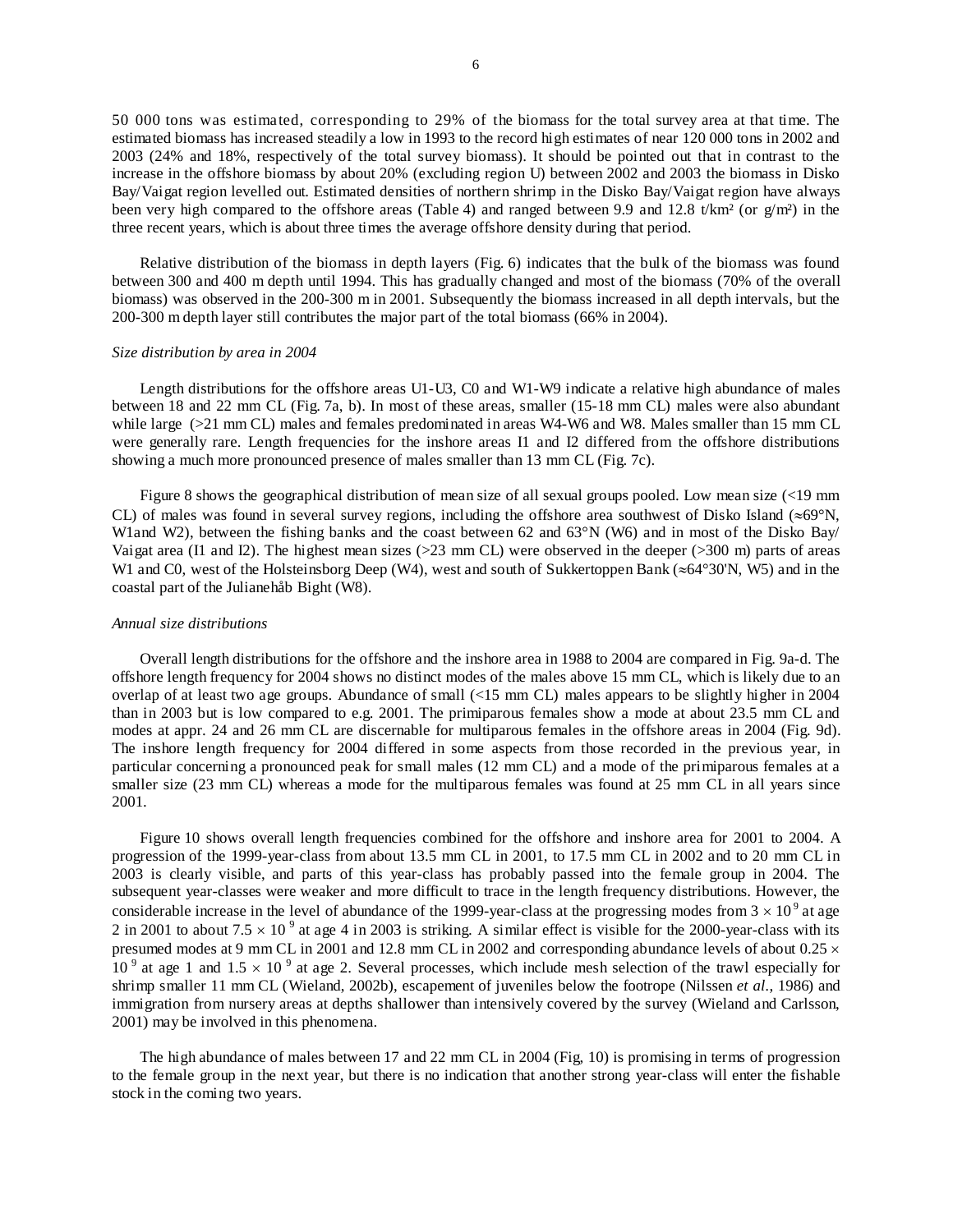## *Length-weight relationship*

Measurements of individual length and weight were pooled for all sexual groups and survey areas as a visual inspection of the data did not suggest a separate treatment (Fig. 11 upper panel), and the resulting length-weight relationship for 2004 differed not very much from those used in previous years (Fig. 11 lower panel):

| $1988 - 2000$ : | $W = 0.000669 * L^{2.96}$   |                                                              |
|-----------------|-----------------------------|--------------------------------------------------------------|
| $2001 - 2002$ : | $W = 0.000483 * L^{3.0576}$ |                                                              |
| 2003:           | $W = 0.000752 * L^{2.9177}$ |                                                              |
| 2004:           | $W = 0.000765 * L^{2.9092}$ | where $W$ is weight in $g$ and $L$ is carapace length in mm. |

The lower values of the exponent of the length weight relationship since 2002, however, may indicate a slight decrease in condition of northern shrimp in the most recent years and could have been an effect of the increase in stock density in large parts of the area. But this interpretation as well as the appropriateness of pooling the different sexual groups and survey areas awaits a more thorough statistical analysis.

### *Total abundance, spawning stock biomass, fishable biomass and recruitment to the fishery*

Total numbers and proportions of male and female shrimp in the survey area (including both inshore and offshore areas) estimated from overall length distributions are given in Table 5. The total number of males and females together for 2004 is the third highest value on record and considerably exceeds the long-term mean. Corresponding estimates of biomass derived from a conversion of the length frequencies to weight are listed in Table 6. Total biomasses calculated in this way were about 2 to 5% lower than the direct estimates of the total survey biomasses (Table 2), except for 1989 (-6.2%), 1991 (-15.0%), 1992 (-5.7%), 2002 (-5.2%) and 2004 (-5.4%). The proportion of females is close to the long-term average, both in terms of abundance and in biomass.

Spawning stock biomass (SSB) indices estimated from the proportions of females in the stock based on weight, i.e. derived from the conversion of the overall female length distributions to weight (Table 5), and the direct estimates of survey biomasses (Table 2) are given in Table 7. The SSB index for the 2004 survey for the offshore and the inshore areas combined is by far the highest on record amounting to more than two times the long-term average. It has, however, recently been questioned whether this index is an adequate measure for the reproductive potential of the stock as the change in the temperature regime and high stock density in major parts of the survey area might have affected fecundity and pre-recruit survival (Wieland, 2004a).

Table 8 shows the fishable biomass calculated from the number of individuals equal to and above 17 mm CL. This size limit is assumed to correspond roughly to the  $L_{50}$  value of a commercial shrimp trawl with a mesh size of 44 mm in the cod-end. The fishable biomass increased in 2003 to record high values in both, the offshore and the inshore area. In 2004, the fishable biomass index for the entire survey was about 581 000 tons, which is at the same level as in 2003 and is far above the long-term average. This is mainly a result of the progression of the exceptional strong 1999-year-class and the 2000-year-class beyond 17 mm CL (Fig. 10).

Abundance index of small (<17 mm CL) males calculated for all years since 1993, i.e. the year in which the mesh size of the cod-end liner were reduced from 44 to 20 mm, are given in Table 9. The 2004 value for the offshore area is about 20% below the index for 2003 whereas only a minor decrease was recorded for the inshore area. For both, the offshore and the inshore areas combined, the abundance of small males is still above average indicating that recruitment to the fishery is secured for the next year. However, low abundance of males at sizes below 15 mm CL as well as a more detailed analysis on abundance indices of juveniles and males by age are given in Wieland (2004b) and suggest that stock size will decrease in the coming one or two years.

The contribution of the inshore component (Disko Bay and Vaigat) of the stock to the overall spawning stock biomass, fishable biomass and recruitment to the fishery varied through the years (Tables 7-9) and is actually 15% in terms of spawning stock biomass, 13% in terms of fishable biomass and 35% in terms of recruitment to the fishery. Except for recruitment, these values are below average, which may indicate a decrease in the fishery potential of the Disko Bay/Vaigat region relative to the offshore area.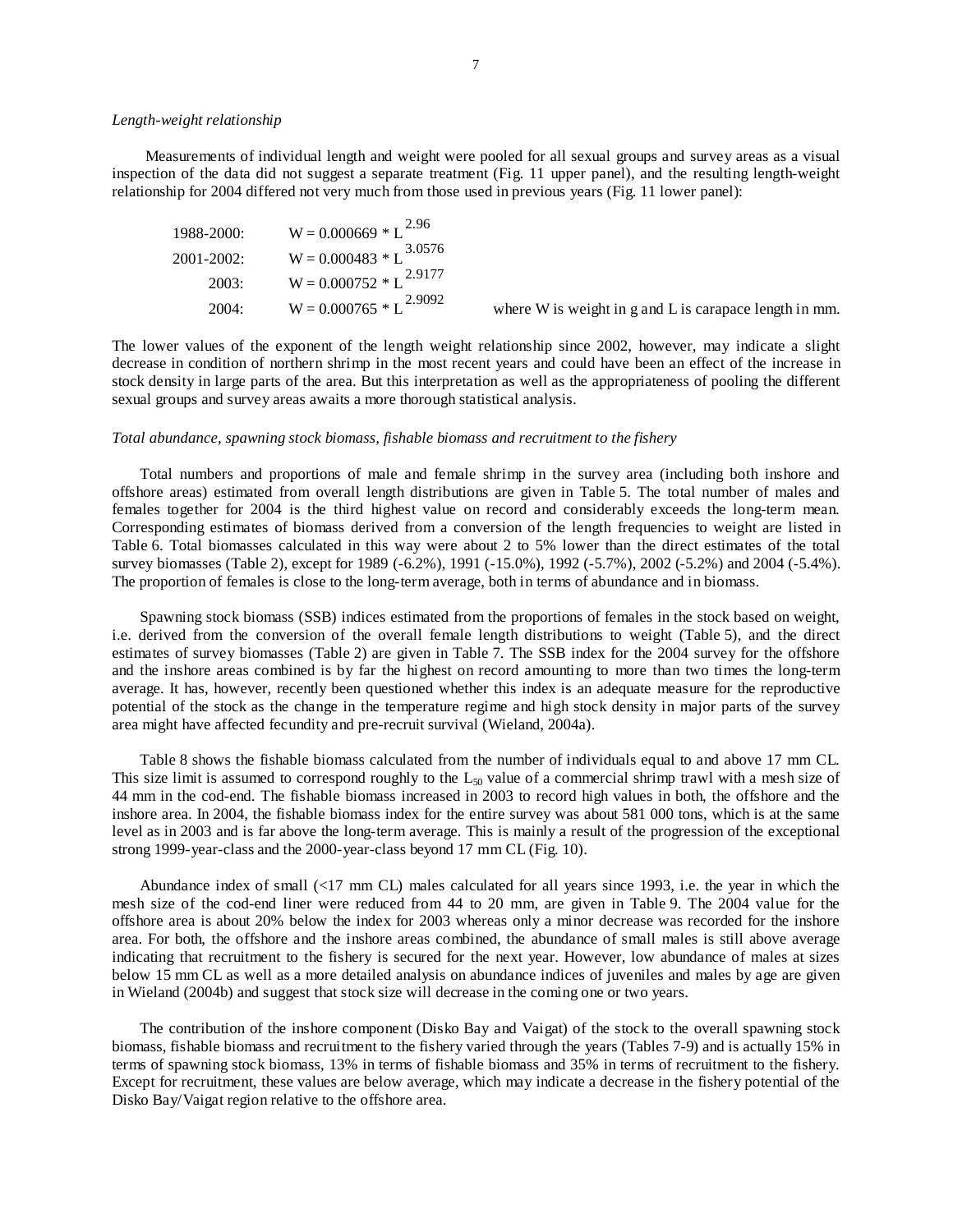## *Bottom temperature*

Bottom temperatures ranged from  $0.9^{\circ}$ C in the shallow (<200 m) parts of the Disko Bay to about 6<sup>°</sup>C in the southern offshore areas (Fig. 12). Values above 4 °C were found in large parts of offshore area south of 63°45'N whereas bottom temperatures between 2 and 3°C prevailed in the remaining parts of the survey area. The overall area weighted mean bottom temperature amounted to 2.84°C, which is close the average observed since 1997 (Fig. 13 upper panel) and indicates that the recent relative warm period has continued. It is further noteworthy that the change from a cold to a warm period has affected all different depth layers in a similar way (Fig. 13 lower panel).

## **Conclusions**

Estimates of northern shrimp (*Pandalus borealis*) biomass derived from stratified random surveys performed West Greenland waters since 1988 showed little variation until 1997 with annual estimates of the standing stock of between 20 000 and 25 000 tons. Since 1997 a pronounced increase in survey biomass has been observed with record high values of about 651 000 and 65 500 tons in 2003 and 2004, respectively. Large variations from year to year both geographically and over depth zones were observed suggesting that the stock is highly migratory. The survey design has been evaluated and adjusted in the later years in order to reduce sampling variation. Indices of spawning stock and fishable biomass for 2004 are well above long-term average. The length distribution observed in 2004 indicates that progression of males to the female group is secured for the next year, but low abundance of small males suggests a decrease in stock size during the coming one or two years.

## **References**

- ALLEN, J. A.. 1959. On the biology of *Pandalus borealis* Krøyer, with reference to a population off the Northumberland coast*. J. Mar. Biol. Assoc. U.K*., **38**: 189-220.
- CARLSSON, D. M., and P. KANNEWORFF. 2000. Stratified-random trawl survey for shrimp (*Pandalus borealis*) in NAFO Subarea 0+1, in 2000. *NAFO SCR Doc*., No. 78, Serial No. N4335.
- CARLSSON, D, O. FOLMER, P. KANNEWORFF, M. KINGSLEY, and M. PENNINGTON. 2000. Improving the West Greenland Trawl Survey for shrimp (*Pandalus borealis*). *J. Northw. Atl. Fish. Sci*., **27**: 151-160.
- COCHRAN, W. G., 1977. Sampling techniques,  $3<sup>rd</sup>$  edition. John Wiley & Sons, New York. 428 p.
- KINGSLEY, M. C. S., 2001. Studies in 2001 on the end effect of the Skjervøy 3000 trawl in the West Greenland shrimp survey. *NAFO SCR Doc.,* No. 177, Serial No. N4566.
- KINGSLEY, M. C. S., D. M. CARLSSON, P. KANNEWORFF, and M. PENNINGTON, 2002. Spatial structure of the resource of *Pandalus borealis* and some implications for trawl survey. *Fish. Res*. **58**: 171-183.
- KINGSLEY, M. C. S., P. KANNEWORFF, and D. M. CARLSSON, 2004. Buffered random sampling: a sequential inhibited spatial point process applied to sampling in a trawl survey for northern shrimp *Pandalus borealis* in West Greenland waters. *ICES J. Mar. Sci*., **61**: 12-24.
- LEWY, P., J.R. NIELSEN, and H. HOVGARD. 2004. Survey gear calibration independent of spatial fish distribution. *Can. J. Fish. Aquat. Sci*., **61**: 636-647.
- MCCRARY, J.A., 1971. Sternal spines as a characteristic for differentiating between females of some Pandalidae. *J. Fish. Res. Board Can.*, **28**: 98-100.
- NILSSEN, E.M., R.B. LARSSEN, and C.C. HOPKINS. 1986. Catch and size-selection of *Pandalus borealis* in a bottom trawl and implications for population dynamics analyses. *ICES C.M. Doc*., No. 1986/K:4.
- WIELAND, K. 2002a. A new length-weight relationship for northern shrimp (*Pandalus borealis*) off West Greenland (NAFO Subareas 0+1). *NAFO SCR Doc*., No. 144, Serial No. N4773.
- WIELAND, K. 2002b. The use of fine-meshed bags for sampling juvenile northern shrimp (*Pandalus borealis*) in the West Greenland Bottom Trawl Survey. *NAFO SCR Doc*., No. 145, Serial No. N4774.
- WIELAND, K. 2004a. Recruitment of northern shrimp (*Pandalus borealis*) off West Greenland in relation to spawning stock size and environmental variation, 1993-2004. *NAFO SCR Doc*., No. 04/74, Serial No. N5044.
- WIELAND, K. 2004b. Abundance, mean size at age and growth of northern shrimp (Pandalus borealis) juveniles and males off West Greenland in 1993-2004. *NAFO SCR Doc*., No. 04/73, Serial No. N5043.
- WIELAND, K., and D. M. CARLSSON, 2001. Geographical distribution and mean size of different life stages of northern shrimp (*Pandalus borealis*) off West Greenland. *NAFO SCR Doc*., No. 178, Serial No. N4567.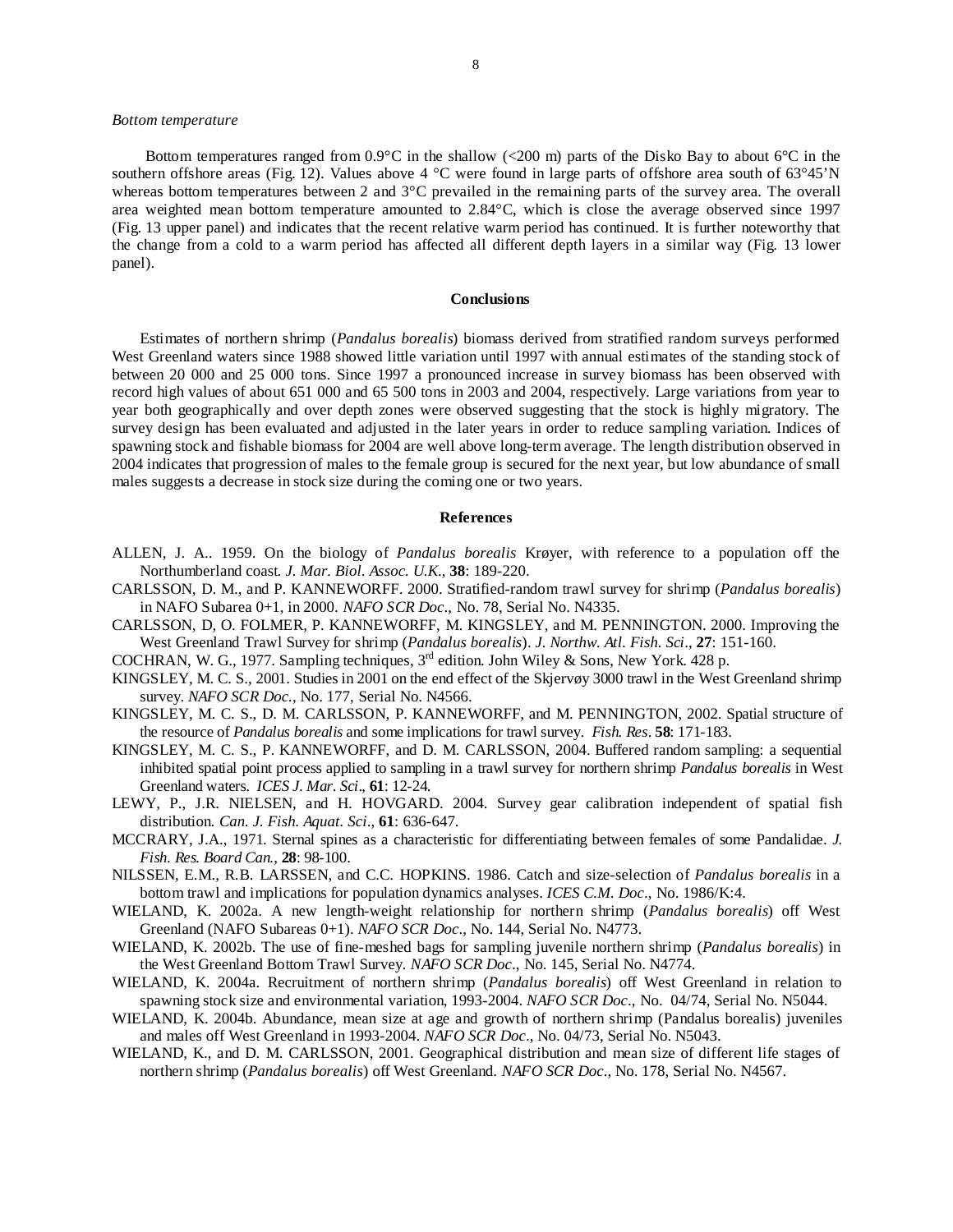WIELAND, K. and P. KANNEWORFF, 2004. Revision of depth contours and stratification of the West Greenland Bottom Trawl Survey for northern shrimp. Technical report no. 56, Greenland Institute of Natural Resources (http://www.natur.gl/publikationer/tekniske rapporter).

| Stratum  | Depth       | Area (km <sup>2</sup> ) | <b>Biomass</b> | Hauls          | <b>STD</b> | CV(%) |
|----------|-------------|-------------------------|----------------|----------------|------------|-------|
| U1-1     | 150-200     | 3325                    | 48.9           |                |            |       |
| $U1-2$   | 200-300     | 4517                    | 3917.2         | $\overline{c}$ | 5005.9     | 127.8 |
| $U1-3$   | 300-400     | 4671                    | 19867.6        | $\overline{c}$ | 21267.1    | 107.0 |
| $U1-4$   | 400-600     | 5379                    | 9146.9         | 2              | 10156.5    | 111.0 |
| $U2-2$   | 200-300     | 7168                    | 25413.7        | 2              | 21548.8    | 84.8  |
| $U2-3$   | 300-400     | 8919                    | 23692.6        | 3              | 5753.3     | 24.3  |
| $U$ 2.-4 | $400 - 600$ | 8290                    | 4811.7         | $\overline{c}$ | 3861.7     | 80.3  |
| $U3-1$   | 150-200     | 2215                    | 90.0           | 1              |            |       |
| $U3-2$   | 200-300     | 2317                    | 25261.9        | $\overline{c}$ | 28968.7    | 114.7 |
| $U3-3$   | 300-400     | 1304                    | 10957.0        | 3              | 3835.5     | 35.0  |
| $U3-4$   | $400 - 600$ | 2415                    | 4161.5         | 2              | 772.0      | 18.6  |
| Total    |             | 50520                   | 127369.0       | 22             |            |       |

Table 1a. Estimated trawlable biomass (tons) and sampling statistics for strata in region U, 2004.

Table 1b. Estimated trawlable biomass (tons) and sampling statistics for strata in region C, 2004.

| Stratum   | Depth   | Area (km <sup>2</sup> ) | <b>Biomass</b> | Hauls | <b>STD</b> | CV(%) |
|-----------|---------|-------------------------|----------------|-------|------------|-------|
| $CO-2$    | 200-300 | 897                     | 1940.6         |       | 1048.8     | 54.0  |
| $C_{0-3}$ | 300-400 | 2126                    | 1553.8         |       | 139.8      | 9.0   |
| $C0-4$    | 400-600 | 1213                    | 255.5          |       | 283.0      | 110.7 |
| Total     |         | 4236                    | 3749.9         | h     |            |       |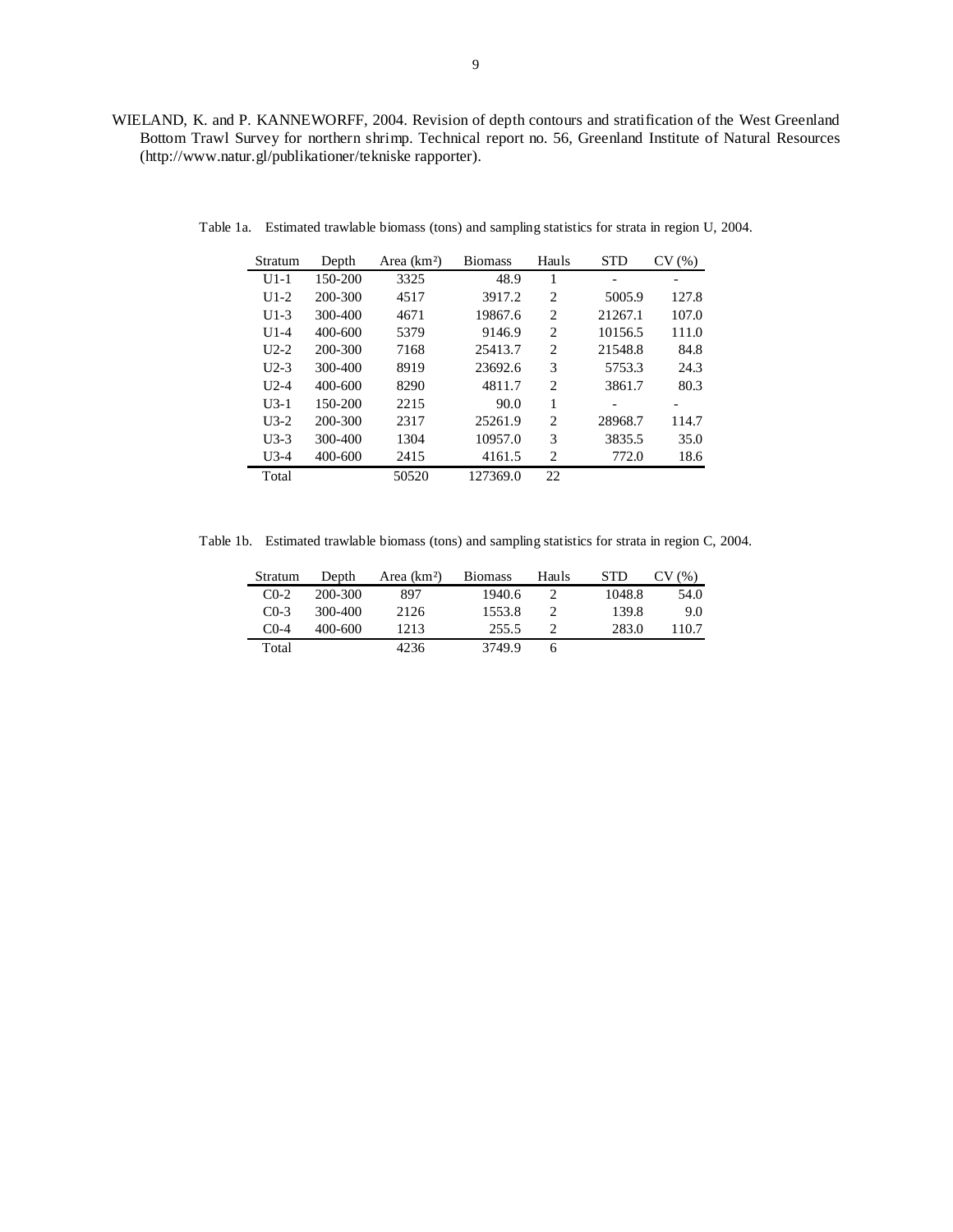| Stratum           | Depth   | Area (km <sup>2</sup> ) | <b>Biomass</b> | Hauls            | <b>STD</b>     | CV(%)                |
|-------------------|---------|-------------------------|----------------|------------------|----------------|----------------------|
| $W1-1$            | 150-200 | 2968                    | 25.9           | $\mathbf{1}$     |                |                      |
| $W1-2$            | 200-300 | 6035                    | 27651.7        | 6                | 33603.3        | 121.5                |
| $W1-3$            | 300-400 | 7515                    | 44699.9        | 9                | 32093.4        | 71.8                 |
| $W1-4$            | 400-600 | 877                     | 23.6           | $\mathbf{1}$     |                |                      |
| $W2-1$            | 150-200 | 1699                    | 45.5           | $\mathbf{1}$     |                |                      |
| $W2-2$            | 200-300 | 2616                    | 75950.5        | $\overline{4}$   | 106426.5       | 140.1                |
| $W2-3$            | 300-400 | 1768                    | 25329.1        | $\overline{4}$   | 20629.6        | 81.4                 |
| $W2-4$            | 400-600 | 965                     | 1636.8         | $\overline{c}$   | 1118.0         | 68.3                 |
| $W3-1$            | 150-200 | 2160                    | 558.8          | $\overline{2}$   | 757.2          | 135.5                |
| $W3-2$            | 200-300 | 4698                    | 57645.1        | 16               | 75966.4        | 131.8                |
| W3-3              | 300-400 | 2119                    | 3626.6         | $\boldsymbol{2}$ | 5083.1         | 140.2                |
| W3-4              | 400-600 | 2921                    | 3960.3         | $\overline{c}$   | 1055.4         | 26.6                 |
| $W4-1$            | 150-200 | 4255                    | 9.3            | $\mathbf{1}$     | $\overline{a}$ |                      |
| $W4-2$            | 200-300 | 1695                    | 26029.6        | 6                | 30107.1        | 115.7                |
| W4-3              | 300-400 | 777                     | 19.3           | 5                | 26.2           | 135.4                |
| W4-4              | 400-600 | 1873                    | 18836.7        | $\overline{c}$   | 26592.1        | 141.2                |
| $W5-1$            | 150-200 | 3001                    | 11070.9        | 5                | 22162.3        | 200.2                |
| $W5-2$            | 200-300 | 3648                    | 79798.0        | 14               | 276624.1       | 346.7                |
| $W5-3$            | 300-400 | 1950                    | 111.8          | $\sqrt{2}$       | 144.9          | 129.6                |
| W5-4              | 400-600 | 3021                    | 183.4          | $\overline{c}$   | 257.9          | 140.6                |
| W6-1              | 150-200 | 1206                    | 6.6            | $\overline{c}$   | 7.4            | 112.1                |
| W <sub>6</sub> -2 | 200-300 | 2006                    | 17055.5        | 6                | 23649.8        | 138.7                |
| W6-3              | 300-400 | 1585                    | 11082.0        | $\overline{c}$   | 11407.1        | 102.9                |
| W6-4              | 400-600 | 1234                    | 5124.3         | $\overline{c}$   | 7246.9         | 141.4                |
| $W7-1$            | 150-200 | 2442                    | 0.7            | $\overline{c}$   | 0.2            | 29.1                 |
| W7-2              | 200-300 | 891                     | 18.5           | 10               | 56.9           | 306.8                |
| W7-3              | 300-400 | 265                     | 0.3            | $\overline{c}$   | 0.1            | 28.1                 |
| W7-4              | 400-600 | 317                     | 0.0            | $\overline{c}$   | 0.0            | 141.4                |
| $W8-1$            | 150-200 | 349                     | 7.4            | 3                | 11.7           | 159.0                |
| W8-2              | 200-300 | 534                     | 413.1          | $\overline{c}$   | 540.8          | 130.9                |
| W8-3              | 300-400 | 470                     | 5693.4         | 6                | 11364.3        | 199.6                |
| W8-4              | 400-600 | 745                     | 13159.7        | 3                | 22249.7        | 169.1                |
| W9-1              | 150-200 | 1886                    | 1.0            | $\overline{c}$   | 1.4            | 141.4                |
| W9-2              | 200-300 | 806                     | 0.0            | 3                | 0.0            | $\qquad \qquad \Box$ |
| W9-3              | 300-400 | 568                     | 1.7            | $\overline{c}$   | 1.6            | 96.8                 |
| W9-4              | 400-600 | 457                     | 1.8            | 3                | 1.9            | 106.2                |
| Total             |         | 72321                   | 429778.8       | 139              |                |                      |

Table 1c. Estimated trawlable biomass (tons) and sampling statistics for strata in region W, 2004.

Table 1d. Estimated trawlable biomass (tons) and sampling statistics for strata in region I, 2004.

| Stratum | Depth       | Area $(km2)$ | <b>Biomass</b> | Hauls          | <b>STD</b> | V(%)  |
|---------|-------------|--------------|----------------|----------------|------------|-------|
| $I1-1$  | 150-200     | 346          | 4958.9         |                |            |       |
| $I1-2$  | 200-300     | 1853         | 27462.0        | $\overline{c}$ | 3165.2     | 11.5  |
| $I1-3$  | 300-400     | 2470         | 18984.9        | 3              | 7369.1     | 38.8  |
| $I1-4$  | $400 - 600$ | 1557         | 11105.9        | 2              | 9003.3     | 81.1  |
| $I2-1$  | 150-200     | 394          | 5588.3         | 2              | 7232.5     | 129.4 |
| $I2-2$  | 200-300     | 769          | 15300.7        | 5              | 7431.2     | 48.6  |
| $I2-3$  | 300-400     | 1025         | 7840.3         | 3              | 7794.2     | 99.4  |
| $I2-4$  | $400 - 600$ | 1321         | 2621.6         | 2              | 1672.7     | 63.8  |
| Total   |             | 9735         | 93862.6        | 20             |            |       |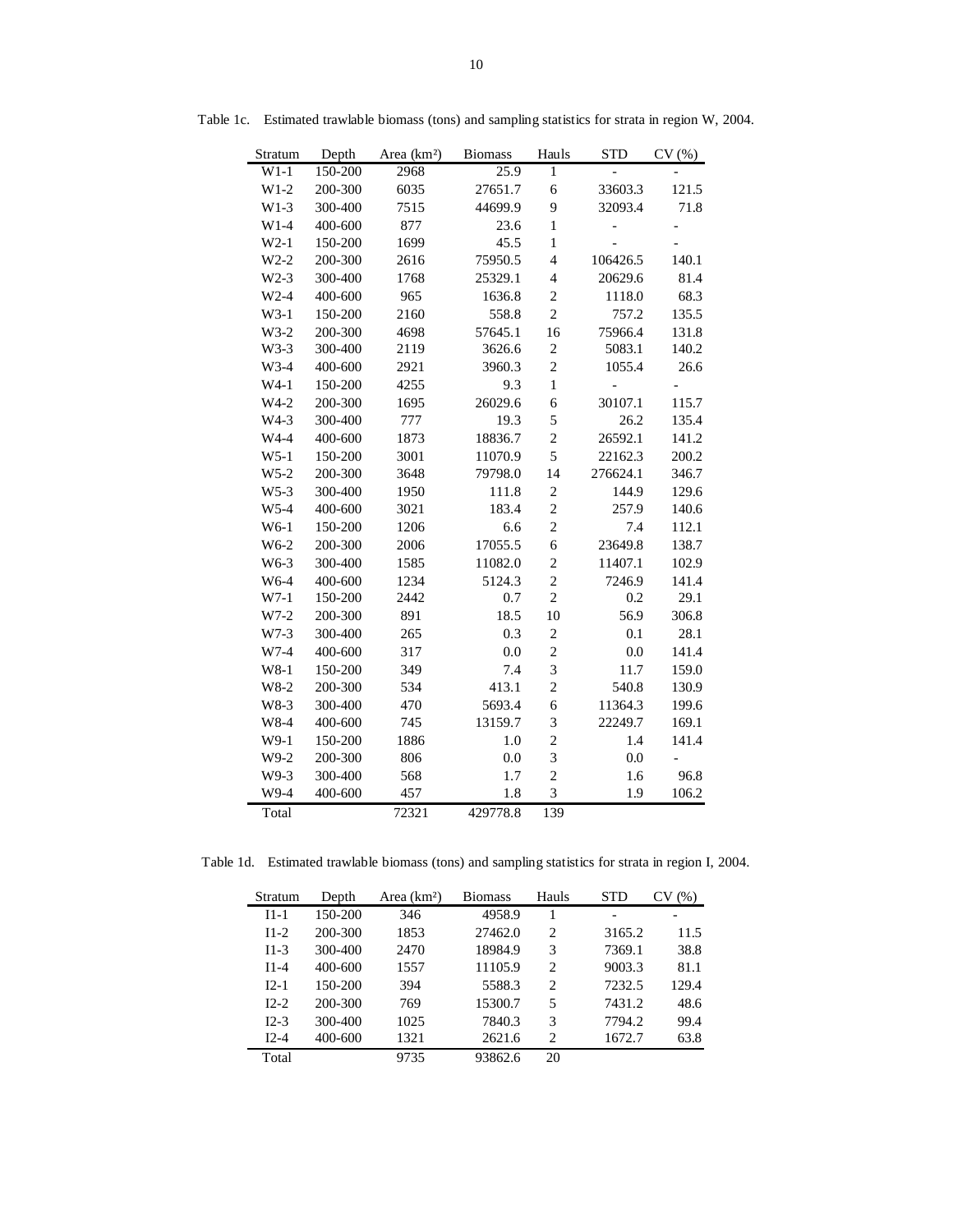| Year | $N1-N9$           | $U1-U3$ <sup>1</sup> | $C1+C3$ | CO <sup>1</sup> | $W1-W2$ |       | W3-W4 W5-W7 <sup>2</sup> | $S1+S2$ W8-W9 <sup>1</sup> |      | D1-D9 $3$ | $I1-I2-1$ | Total | $SE$ $^4$ |
|------|-------------------|----------------------|---------|-----------------|---------|-------|--------------------------|----------------------------|------|-----------|-----------|-------|-----------|
| 1988 | 21.7              |                      | 9.6     |                 | 58.6    | 74.4  | 19.0                     |                            |      | 46.5      |           | 229.8 | 24.7      |
| 1989 | 11.3              |                      | 3.9     |                 | 48.2    | 79.6  | 38.6                     |                            |      | 46.5      |           | 228.0 | 32.3      |
| 1990 | 11.1              |                      | 11.1    |                 | 82.1    | 54.2  | 23.3                     |                            |      | 46.5      |           | 228.3 | 32.6      |
| 1991 | 5.8               |                      | 4.8     |                 | 30.9    | 52.4  | 28.1                     |                            |      | 50.6      |           | 172.6 | 22.8      |
| 1992 | 20.6              |                      | 24.1    |                 | 52.0    | 35.0  | 46.1                     |                            |      | 47.4      |           | 225.1 | 29.2      |
| 1993 | 8.0               |                      | 3.4     |                 | 103.1   | 41.3  | 67.5                     |                            |      | 33.6      |           | 256.8 | 30.0      |
| 1994 | 8.0               |                      | 6.8     |                 | 107.7   | 49.7  | 37.7                     | 20.7                       |      | 40.0      |           | 270.6 | 53.0      |
| 1995 | 8.2               |                      | 4.4     |                 | 43.7    | 58.6  | 53.0                     | 1.7                        |      | 47.3      |           | 217.1 | 29.1      |
| 1996 | 10.0              |                      | 1.7     |                 | 53.8    | 34.9  | 90.5                     | 3.7                        |      | 54.3      |           | 248.9 | 39.9      |
| 1997 | 7.2               |                      | 0.2     |                 | 40.1    | 15.1  | 66.5                     | 24.9                       |      | 52.3      |           | 206.2 | 30.9      |
| 1998 | 8.3               |                      | 0.4     |                 | 42.2    | 107.1 | 50.9                     | 22.3                       |      | 61.9      |           | 293.3 | 55.6      |
| 1999 | 14.4              |                      | 11.9    |                 | 54.2    | 26.1  | 55.9                     | 63.7                       |      | 61.2      |           | 287.4 | 40.6      |
| 2000 | 9.6               |                      | 11.7    |                 | 68.0    | 72.7  | 79.6                     | 24.5                       |      | 83.5      |           | 349.5 | 37.8      |
| 2001 | 39.0              |                      | 4.2     |                 | 83.1    | 52.7  | 67.7                     | 19.7                       |      | 82.7      |           | 349.2 | 43.1      |
| 2002 | 21.8 <sup>5</sup> |                      | 6.0     |                 | 128.4   | 70.5  | 109.1                    | 37.6                       |      | 119.4     |           | 492.7 | 65.9      |
| 2003 |                   | 122.6                | 6.3     |                 | 157.3   | 100.1 | 110.1                    |                            | 40.4 | 116.4     |           | 653.3 | 74.3      |
| 2004 |                   | 127.4                |         | 3.7             | 175.4   | 110.7 | 124.5                    |                            | 19.3 |           | 93.9      | 654.8 | 105.6     |

Table 2. Biomass estimates (in '000 tons) for combined strata and standard errors for the entire survey area 1988-2004.

<sup>1</sup>: New stratification introduced in 2003 (regions N and S) and in 2004 (regions U, C and D)

<sup>2</sup>: Areas W6 and W7 were sampled from 1990 and 1993, respectively

3: D1-D9 1988-90 not sampled, but set to mean of 1991-1997.

4: Standard error calculated excluding D1-D9 in 1988-1990

5: Probably underestimated due to poor coverage of the northern part of the area

| Table 3. | Overall error coefficients of variation (%) for the biomass estimates of the five main regions and the entire survey |
|----------|----------------------------------------------------------------------------------------------------------------------|
|          | together with the corresponding number of hauls 1988-2004.                                                           |

| Year | N/U   | C    | W    | S                            | D/I  | Total suvey | Number of hauls |
|------|-------|------|------|------------------------------|------|-------------|-----------------|
| 1988 | 30.4  | 37.0 | 15.5 | ٠                            |      | 13.5        | 139             |
| 1989 | 22.6  | 44.0 | 19.3 | $\qquad \qquad \blacksquare$ | ٠    | 17.8        | 137             |
| 1990 | 42.5  | 43.8 | 19.9 | ٠                            |      | 17.9        | 116             |
| 1991 | 40.2  | 25.5 | 17.3 | ٠                            | 23.3 | 13.2        | 197             |
| 1992 | 17.2  | 68.4 | 17.0 |                              | 15.6 | 13.0        | 173             |
| 1993 | 50.9  | 53.4 | 13.6 |                              | 20.4 | 11.7        | 148             |
| 1994 | 47.7  | 18.9 | 24.4 | 99.2                         | 25.9 | 19.6        | 157             |
| 1995 | 32.7  | 44.6 | 17.9 | 73.9                         | 16.9 | 13.4        | 165             |
| 1996 | 51.5  | 90.8 | 21.8 | 95.1                         | 10.3 | 16.0        | 149             |
| 1997 | 36.9  | 59.1 | 24.3 | 15.9                         | 14.1 | 15.0        | 167             |
| 1998 | 41.0  | 40.7 | 26.3 | 59.2                         | 18.3 | 18.9        | 211             |
| 1999 | 54.1  | 79.7 | 13.7 | 51.5                         | 13.8 | 14.1        | 230             |
| 2000 | 36.8  | 6.9  | 15.1 | 56.0                         | 13.3 | 10.8        | 202             |
| 2001 | 26.2  | 45.9 | 18.6 | 48.6                         | 18.2 | 12.3        | 224             |
| 2002 | 100.6 | 46.0 | 15.9 | 45.0                         | 28.7 | 13.4        | 218             |
| 2003 | 27.2  | 44.5 | 16.2 | 51.2                         | 17.2 | 11.4        | 172             |
| 2004 | 24.4  | 20.7 | 24.2 | 70.9                         | 12.4 | 16.1        | 187             |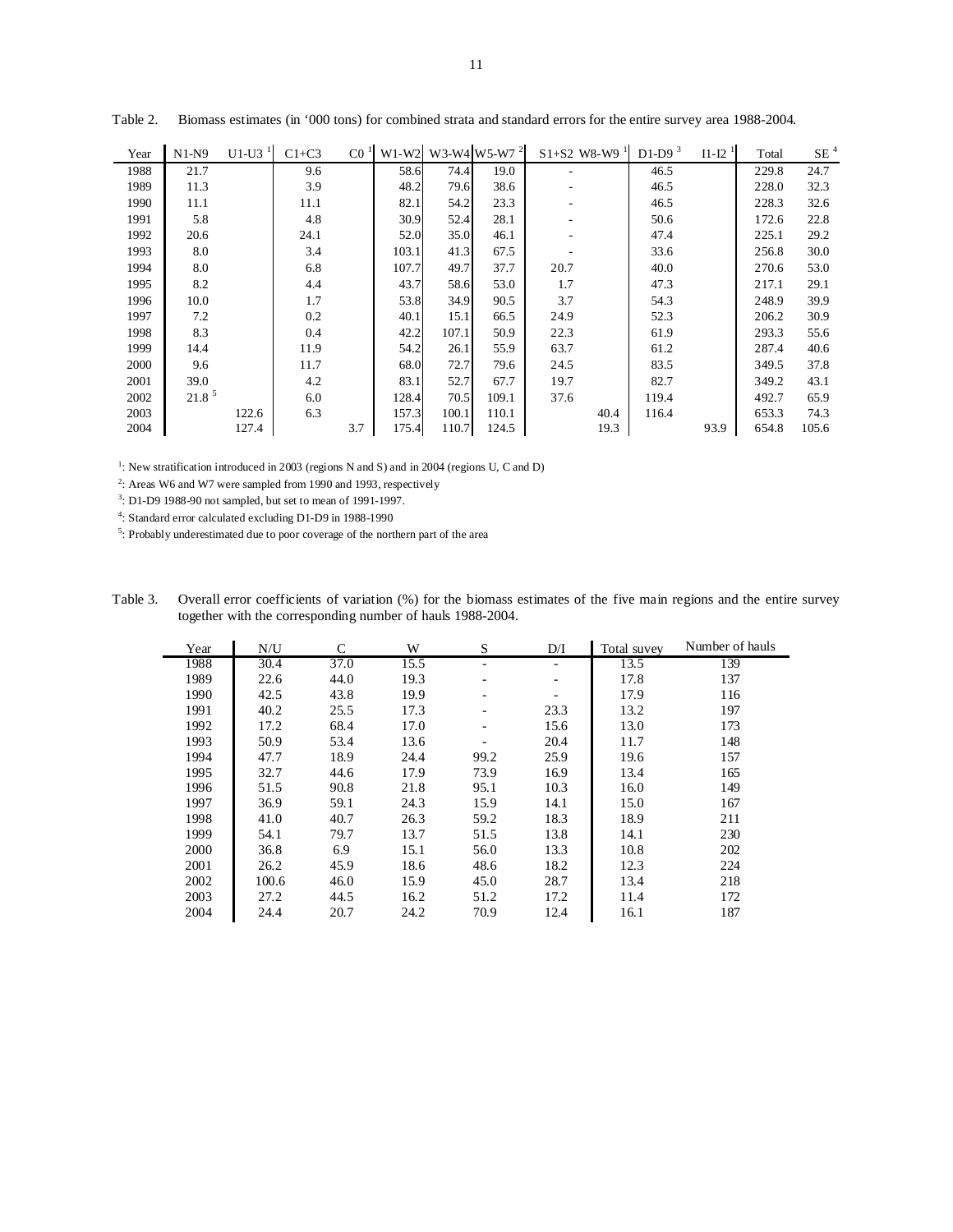| Year | N1-N9/U1-U3 | $C1+C3/C0$ | $W1-W2$ | $W3-W4$ | $W5-W7$ | S1-S2/W8-W9              | $D1-D9/I1-I2$ |
|------|-------------|------------|---------|---------|---------|--------------------------|---------------|
| 1988 | 0.52        | 2.79       | 2.49    | 3.43    | 1.89    | ۰                        | ۰             |
| 1989 | 0.25        | 1.12       | 2.66    | 3.67    | 3.84    | ۰                        |               |
| 1990 | 0.25        | 3.23       | 3.48    | 2.50    | 1.57    | ۰                        | ۰             |
| 1991 | 0.14        | 1.39       | 1.31    | 2.42    | 1.90    | ۰                        | 5.40          |
| 1992 | 0.50        | 6.99       | 2.21    | 1.61    | 3.11    | $\overline{\phantom{a}}$ | 5.06          |
| 1993 | 0.19        | 0.98       | 3.89    | 1.88    | 3.60    | $\overline{\phantom{a}}$ | 3.59          |
| 1994 | 0.21        | 1.98       | 4.07    | 2.27    | 2.01    | 3.98                     | 4.27          |
| 1995 | 0.21        | 1.28       | 1.65    | 2.67    | 2.83    | 0.26                     | 5.05          |
| 1996 | 0.26        | 0.49       | 2.03    | 1.59    | 4.83    | 0.57                     | 5.80          |
| 1997 | 0.19        | 0.07       | 1.51    | 0.69    | 3.55    | 3.81                     | 5.58          |
| 1998 | 0.21        | 0.13       | 1.60    | 4.89    | 2.72    | 3.43                     | 6.61          |
| 1999 | 0.37        | 3.46       | 2.05    | 1.19    | 2.98    | 9.77                     | 6.53          |
| 2000 | 0.25        | 3.39       | 2.57    | 3.32    | 4.25    | 3.76                     | 8.92          |
| 2001 | 1.01        | 1.22       | 3.14    | 2.40    | 3.62    | 3.03                     | 8.84          |
| 2002 | 0.56        | 1.74       | 4.85    | 3.21    | 5.82    | 5.77                     | 12.75         |
| 2003 | 2.49        | 1.48       | 6.47    | 4.79    | 5.87    | 6.69                     | 12.42         |
| 2004 | 2.52        | 0.89       | 7.17    | 5.40    | 5.77    | 3.32                     | 9.64          |

Table 4. Estimated mean densities (t/km²) for combined strata in 1988-2004.

Table 5. Abundance estimates (billions) for males and females from overall length distributions for the total survey area 1988- 2004 (mean values for Disko Bay/Vaigat area 1991-1997 used in 1988-1990).

| Year    | Males | Females | Total | Males % | Females % |
|---------|-------|---------|-------|---------|-----------|
| 1988    | 24.3  | 9.9     | 34.2  | 71.1    | 28.9      |
| 1989    | 35.0  | 7.6     | 42.6  | 82.2    | 17.8      |
| 1990    | 28.5  | 10.0    | 38.5  | 74.0    | 26.0      |
| 1991    | 17.4  | 6.2     | 23.6  | 73.7    | 26.3      |
| 1992    | 29.7  | 7.3     | 37.0  | 80.3    | 19.7      |
| 1993    | 35.5  | 9.7     | 45.2  | 78.5    | 21.5      |
| 1994    | 33.9  | 10.9    | 44.8  | 75.7    | 24.3      |
| 1995    | 29.2  | 7.9     | 37.1  | 78.7    | 21.3      |
| 1996    | 41.4  | 8.1     | 49.5  | 83.6    | 16.4      |
| 1997    | 29.5  | 7.6     | 37.1  | 79.5    | 20.5      |
| 1998    | 42.9  | 11.5    | 54.4  | 78.9    | 21.1      |
| 1999    | 44.8  | 11.3    | 56.1  | 79.9    | 20.1      |
| 2000    | 66.7  | 12.7    | 79.4  | 84.0    | 16.0      |
| 2001    | 61.1  | 13.7    | 74.8  | 81.7    | 18.3      |
| 2002    | 90.6  | 16.7    | 107.2 | 84.5    | 15.5      |
| 2003    | 103.2 | 27.9    | 131.1 | 78.7    | 21.3      |
| 2004    | 77.2  | 27.2    | 104.4 | 73.9    | 26.1      |
| Average | 46.5  | 12.1    | 58.6  | 78.8    | 21.2      |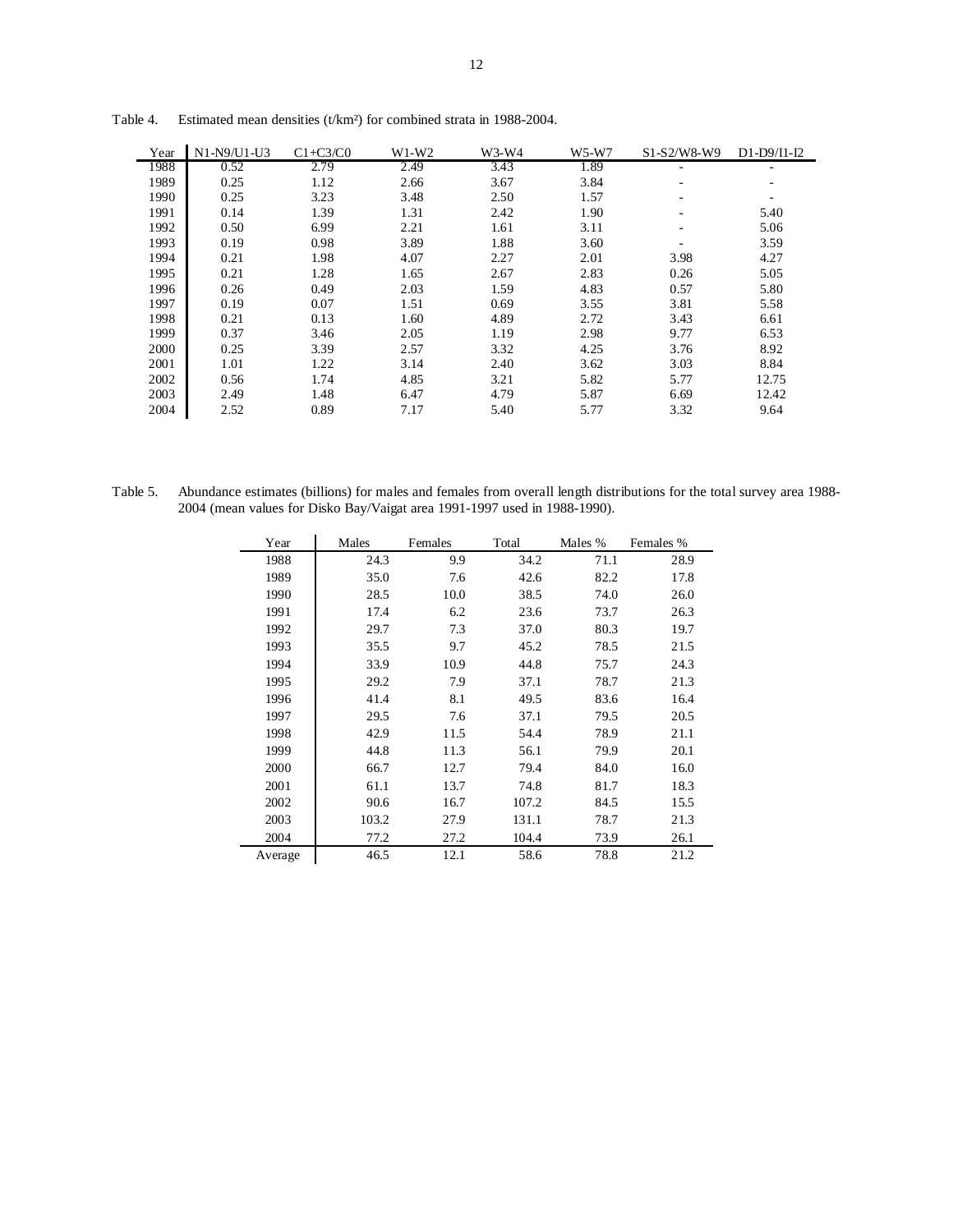| Year    | Males | Females | Total | Males % | Females % |
|---------|-------|---------|-------|---------|-----------|
| 1988    | 120.5 | 102.9   | 223.4 | 53.9    | 46.1      |
| 1989    | 140.8 | 74.0    | 214.8 | 65.5    | 34.5      |
| 1990    | 124.3 | 97.9    | 222.2 | 55.9    | 44.1      |
| 1991    | 89.9  | 60.1    | 150.0 | 59.9    | 40.1      |
| 1992    | 141.3 | 71.7    | 213.0 | 66.3    | 33.7      |
| 1993    | 150.3 | 97.9    | 248.2 | 60.6    | 39.4      |
| 1994    | 153.5 | 109.6   | 263.1 | 58.3    | 41.7      |
| 1995    | 129.0 | 81.1    | 210.1 | 61.4    | 38.6      |
| 1996    | 155.5 | 83.6    | 239.1 | 65.0    | 35.0      |
| 1997    | 121.2 | 76.2    | 197.4 | 61.4    | 38.6      |
| 1998    | 174.9 | 107.2   | 282.1 | 62.0    | 38.0      |
| 1999    | 169.6 | 108.4   | 278.0 | 61.0    | 39.0      |
| 2000    | 221.2 | 116.8   | 338.0 | 65.4    | 34.6      |
| 2001    | 208.2 | 127.6   | 335.8 | 62.0    | 38.0      |
| 2002    | 305.3 | 144.6   | 449.9 | 67.9    | 32.1      |
| 2003    | 397.6 | 237.2   | 634.8 | 62.6    | 37.4      |
| 2004    | 371.0 | 250.0   | 621.0 | 59.7    | 40.3      |
| Average | 186.7 | 114.5   | 301.2 | 61.7    | 38.3      |

Table 7. Estimates of female biomass ('000 tons) in the offshore, the Disko/Vaigat and the total survey area 1988-2004 (mean values for Disko Bay/Vaigat area 1991-1997 used in 1988-1990).

| Year    | Offshore | Disko | Total |
|---------|----------|-------|-------|
| 1988    | 88.1     | 18.8  | 106.9 |
| 1989    | 59.7     | 18.8  | 78.5  |
| 1990    | 83.0     | 18.8  | 101.8 |
| 1991    | 48.2     | 20.9  | 69.1  |
| 1992    | 59.7     | 16.1  | 75.8  |
| 1993    | 85.6     | 15.7  | 101.3 |
| 1994    | 97.2     | 15.5  | 112.7 |
| 1995    | 62.5     | 21.3  | 83.8  |
| 1996    | 61.8     | 25.2  | 87.0  |
| 1997    | 62.9     | 16.8  | 79.7  |
| 1998    | 88.6     | 22.8  | 111.4 |
| 1999    | 93.2     | 18.8  | 112.0 |
| 2000    | 88.5     | 32.3  | 120.8 |
| 2001    | 101.1    | 31.6  | 132.7 |
| 2002    | 122.5    | 29.7  | 152.2 |
| 2003    | 200.0    | 44.1  | 244.1 |
| 2004    | 232.0    | 31.5  | 263.6 |
| Average | 96.2     | 23.4  | 119.6 |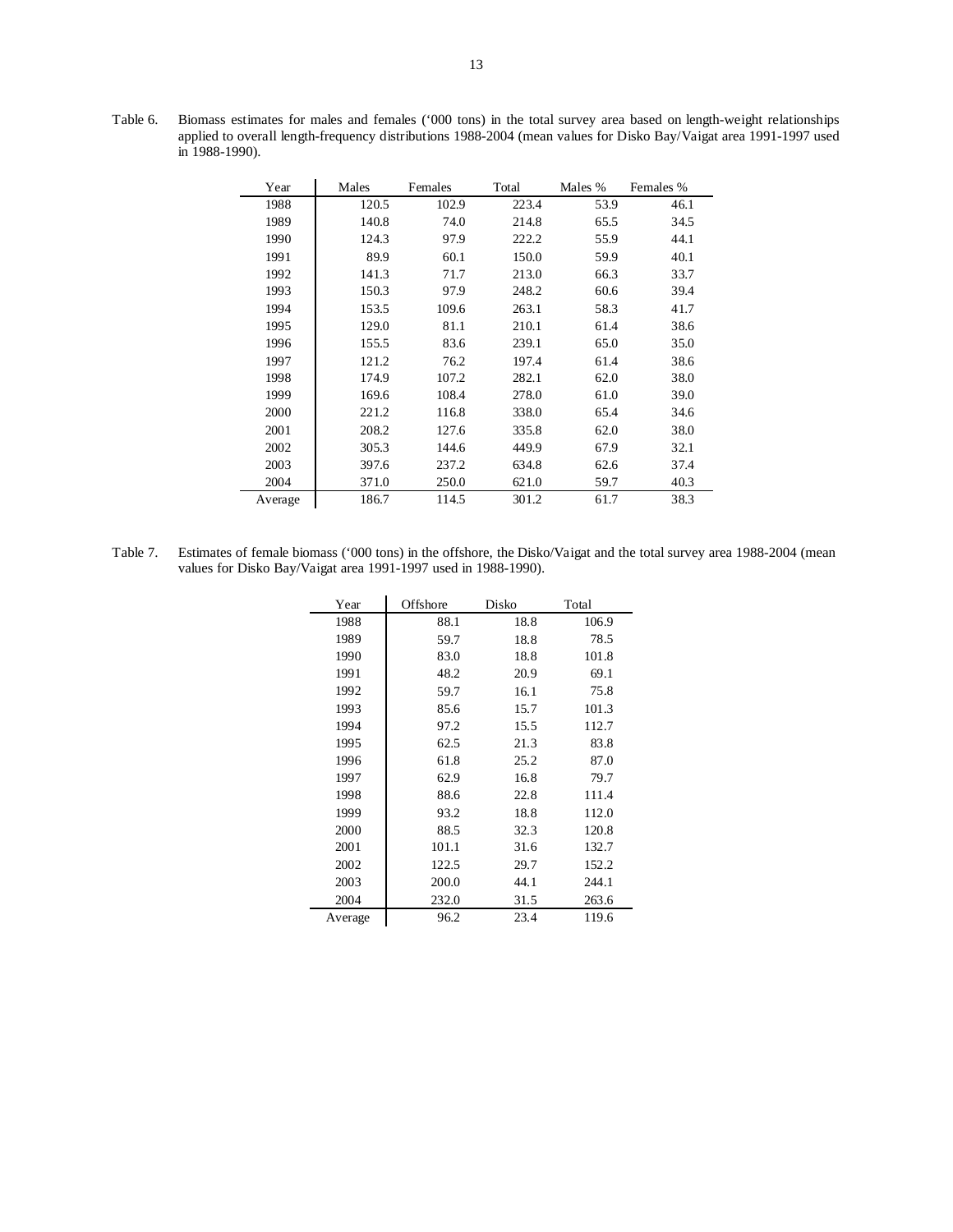| Year    | Offshore | Disko | Total |
|---------|----------|-------|-------|
| 1988    | 174.8    | 42.1  | 216.9 |
| 1989    | 157.5    | 42.1  | 199.6 |
| 1990    | 171.8    | 42.1  | 213.9 |
| 1991    | 100.3    | 46.0  | 146.3 |
| 1992    | 158.6    | 43.4  | 202.0 |
| 1993    | 201.3    | 31.4  | 232.7 |
| 1994    | 213.2    | 36.3  | 249.5 |
| 1995    | 156.8    | 44.4  | 201.2 |
| 1996    | 163.8    | 48.2  | 212.0 |
| 1997    | 140.7    | 44.7  | 185.4 |
| 1998    | 209.3    | 53.7  | 263.0 |
| 1999    | 204.6    | 47.0  | 251.6 |
| 2000    | 236.2    | 64.9  | 301.0 |
| 2001    | 234.6    | 69.7  | 304.3 |
| 2002    | 316.7    | 76.6  | 393.3 |
| 2003    | 483.3    | 98.7  | 582.0 |
| 2004    | 508.3    | 73.0  | 581.3 |
| Average | 225.4    | 53.2  | 278.6 |

Table 8. Estimates of fishable biomass (≥17 mm CL, '000 tons) in the offshore, the Disko/Vaigat and the total survey area 1988-2004 (mean values for Disko Bay/Vaigat area 1991-1997 used in 1988-1990).

Table 9. Abundance estimates for juveniles and males <17 mm CL (billions) in the offshore, the Disko Bay/Vaigat and total survey area 1988-2004 (years before 1993 not considered due to inappropriate large mesh size in the trawl's codend).

| Year    | Offshore | Disko | Total |
|---------|----------|-------|-------|
| 1993    | 8.21     | 0.65  | 8.86  |
| 1994    | 6.15     | 1.07  | 7.22  |
| 1995    | 5.10     | 0.43  | 5.53  |
| 1996    | 14.06    | 2.06  | 16.12 |
| 1997    | 4.74     | 3.18  | 7.92  |
| 1998    | 7.00     | 3.59  | 10.59 |
| 1999    | 8.38     | 7.21  | 15.59 |
| 2000    | 15.13    | 12.19 | 27.32 |
| 2001    | 15.05    | 7.59  | 22.64 |
| 2002    | 19.93    | 12.85 | 32.78 |
| 2003    | 19.44    | 8.02  | 27.46 |
| 2004    | 14.31    | 7.70  | 22.02 |
| Average | 11.46    | 5.55  | 17.00 |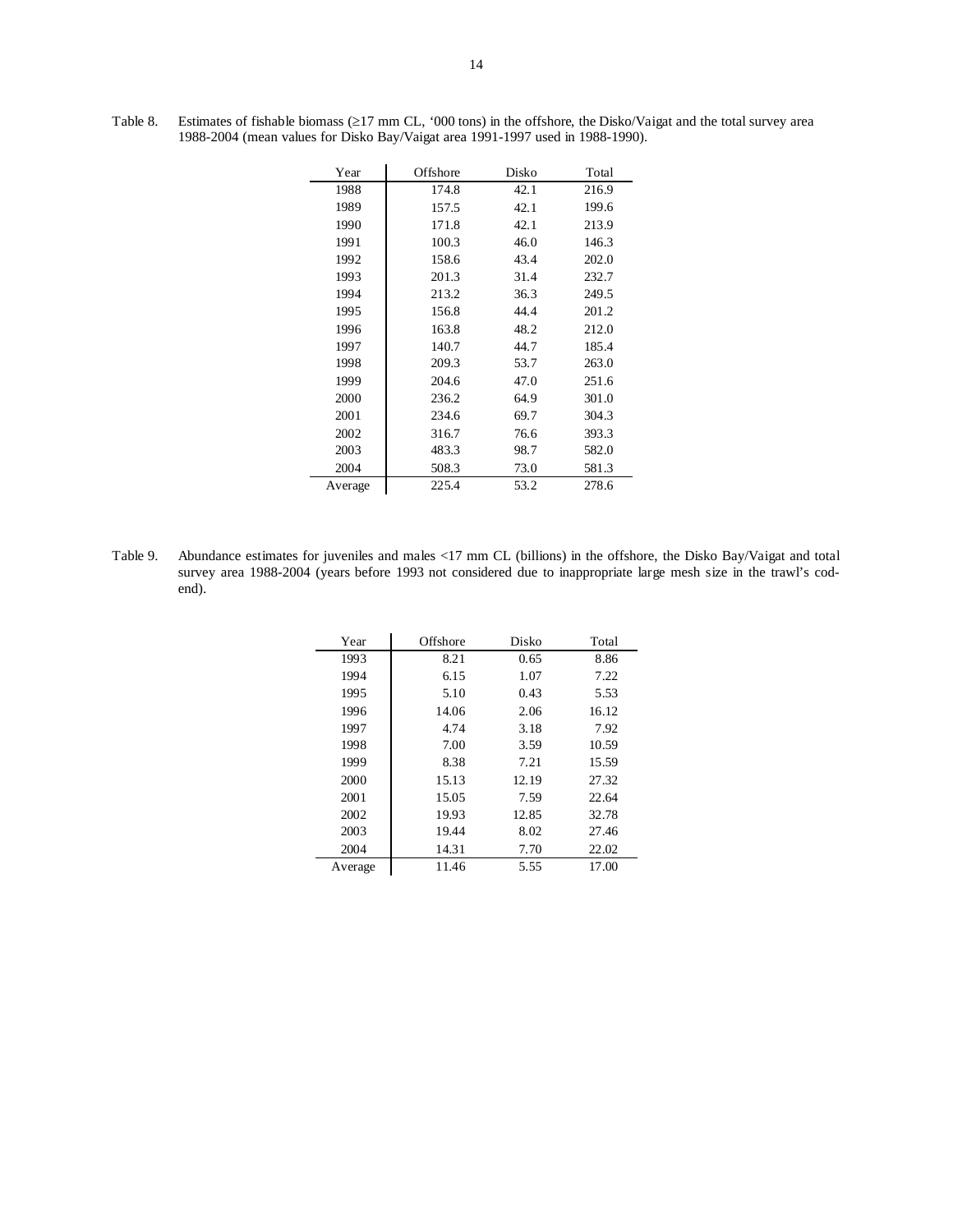

Fig. 1. Revised depth contours and survey stratification in 150-600 m depth applied in 2004.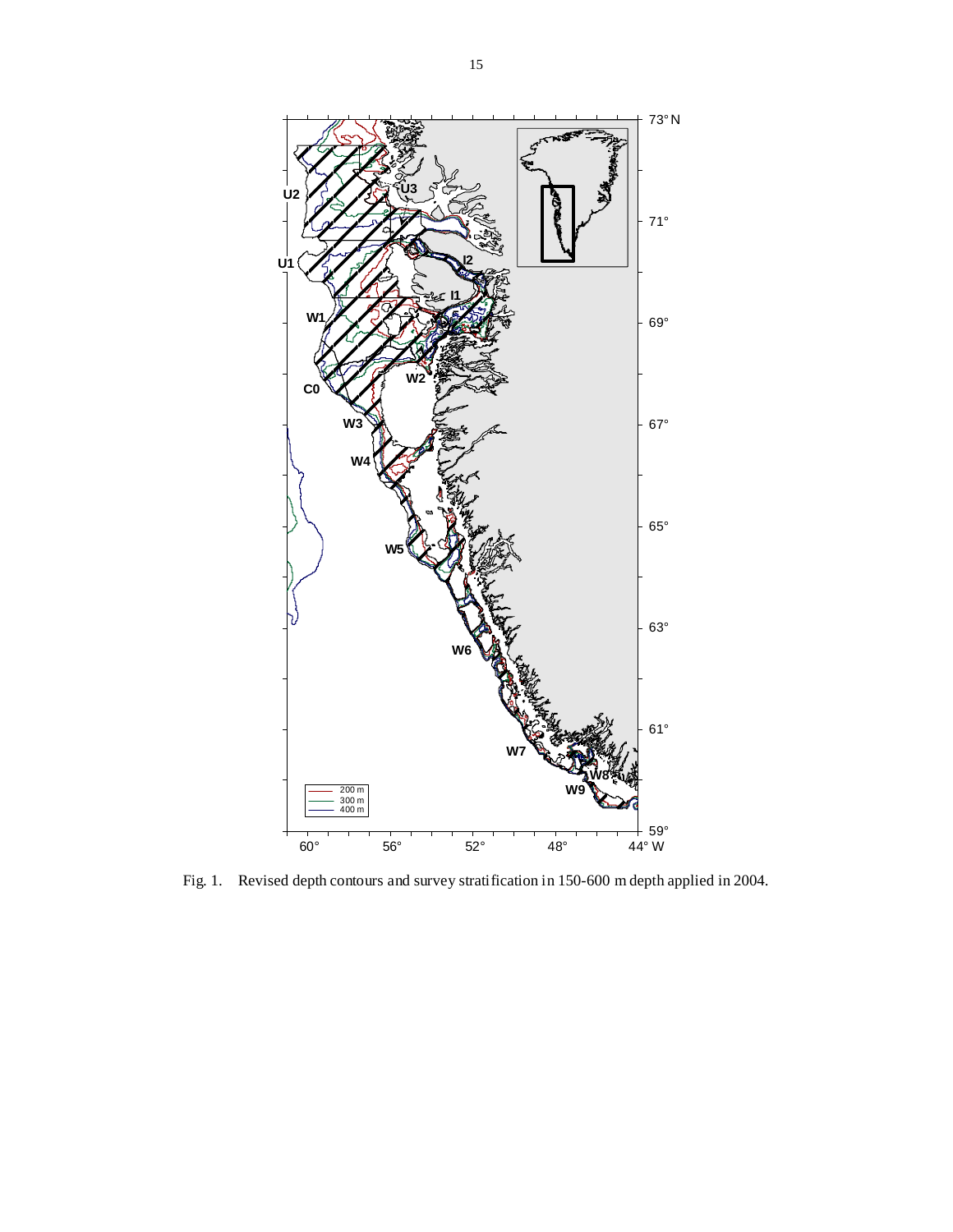

Fig. 2. Comparison of door spread and vertical net opening of the 3000/20-mesh *Skjervøy* bottom trawl using *Greenland Perfect* doors in 2003 and *Injector International* doors in 2004.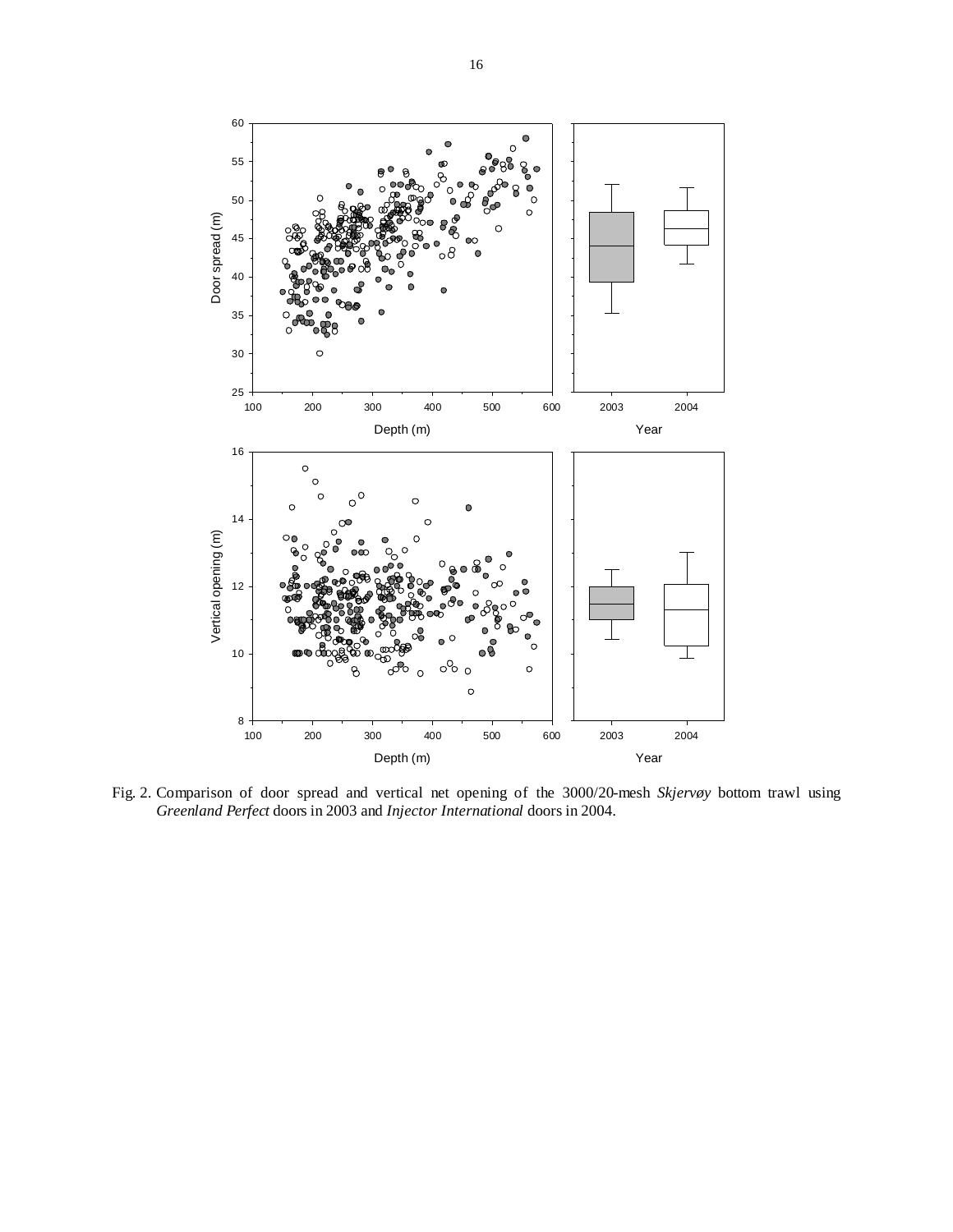

Fig. 3. Estimated total survey biomass and survey index for average density of northern shrimp with standard errors 1988-2004 (Average biomass estimate for inshore areas 1991-1997 are used for 1988-1990 to facilitate between-year comparisons, see table 2).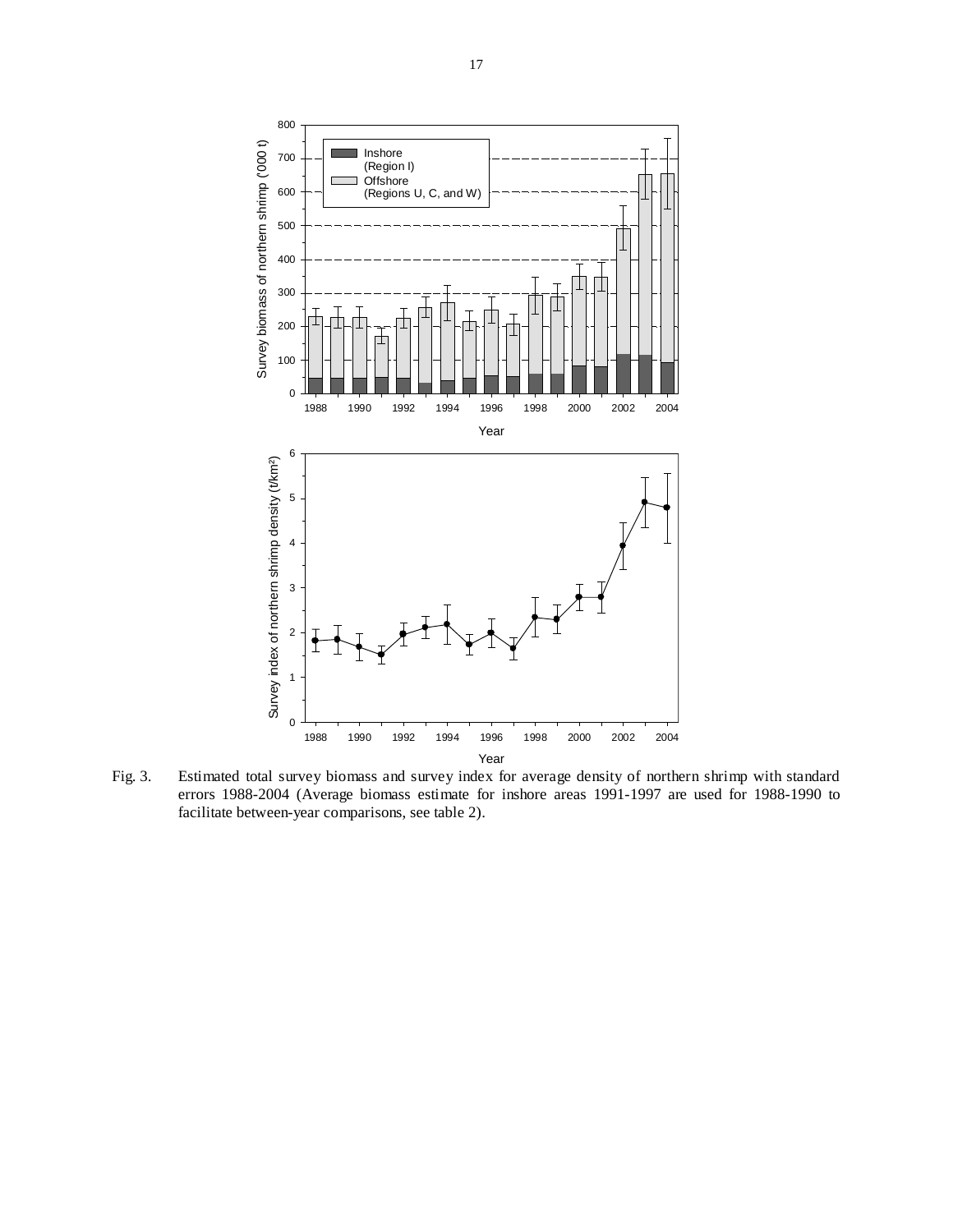

Fig. 4. Geographical distribution of northern shrimp density in 2004.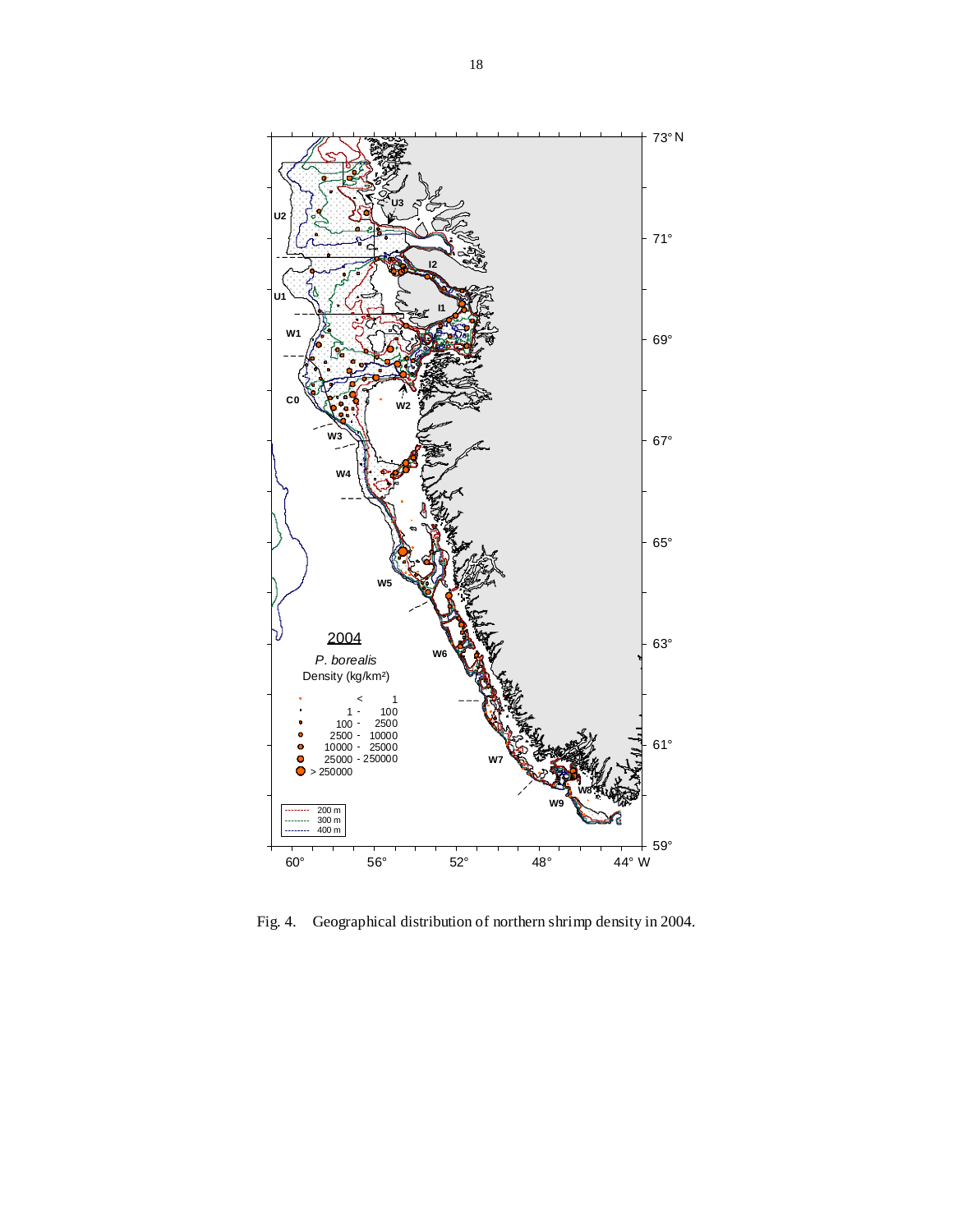

Fig. 5. Biomass in the five main survey region 1988-2004 and contribution of these regions to the total biomass 1994-2004.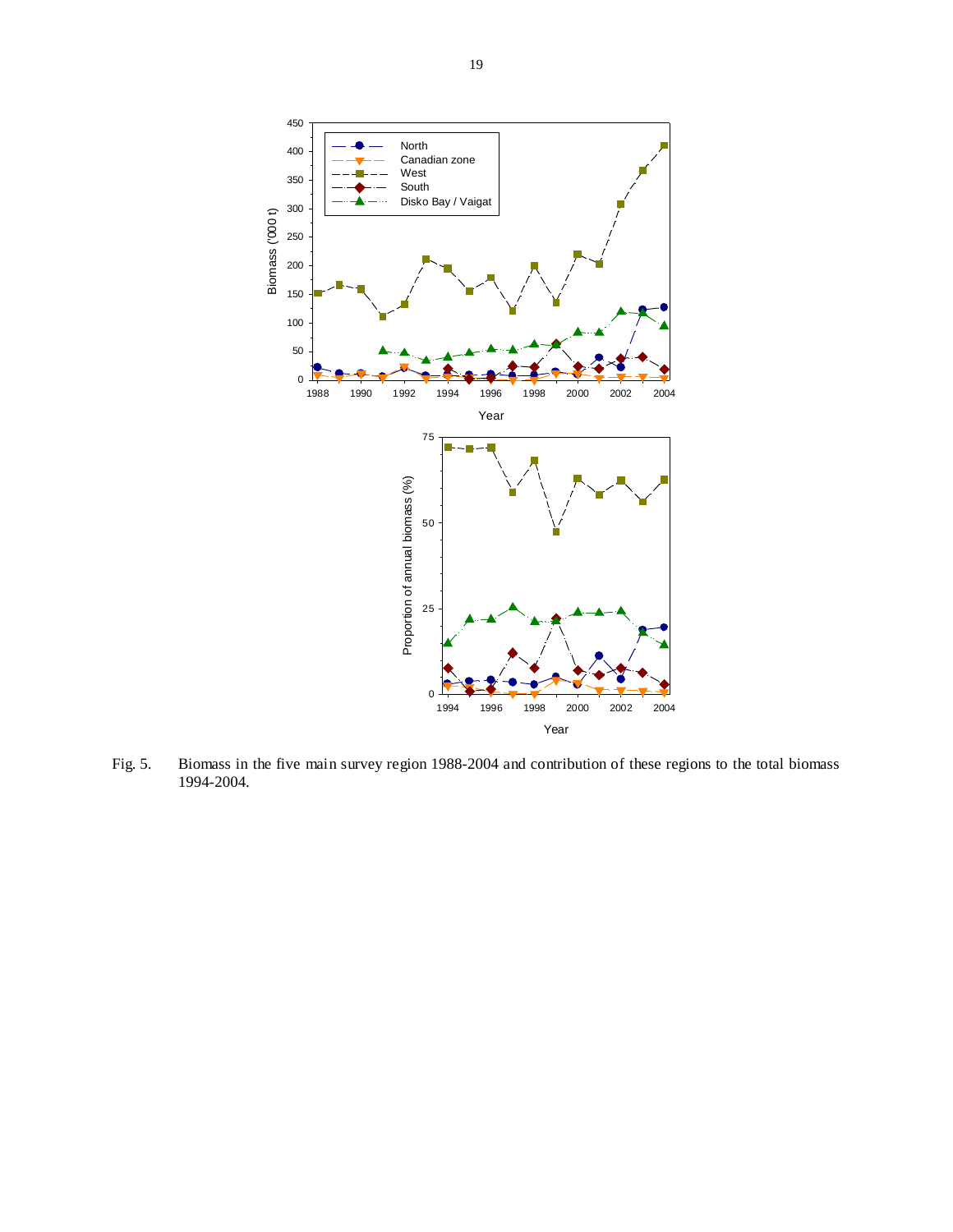

Fig. 6. Biomass distribution in the four depth strata in areas C and W1-W7 1988-2004.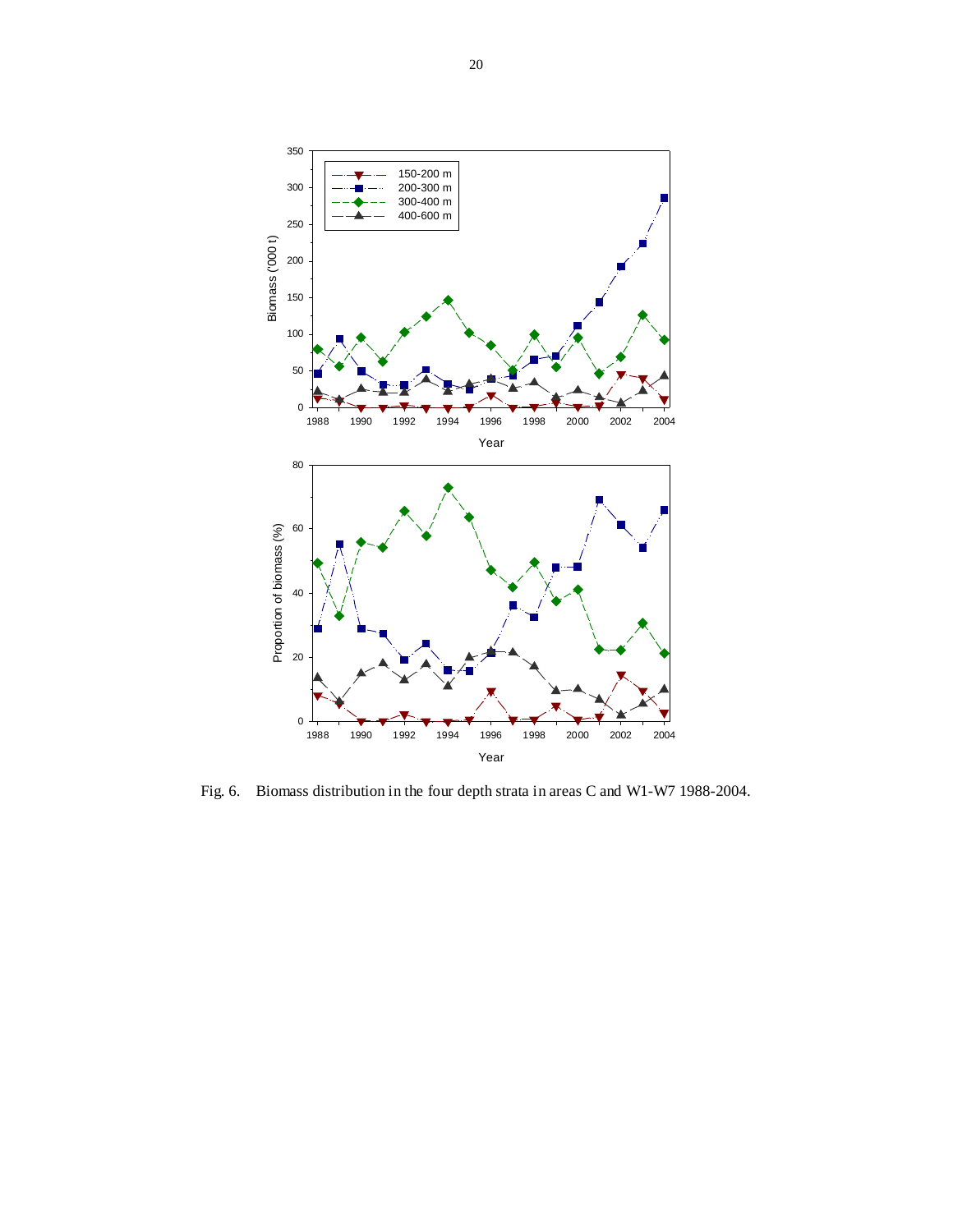

Fig. 7a. Length frequencies of northern shrimp in offshore areas U1-U3, C0 and W1-W5 in 2004.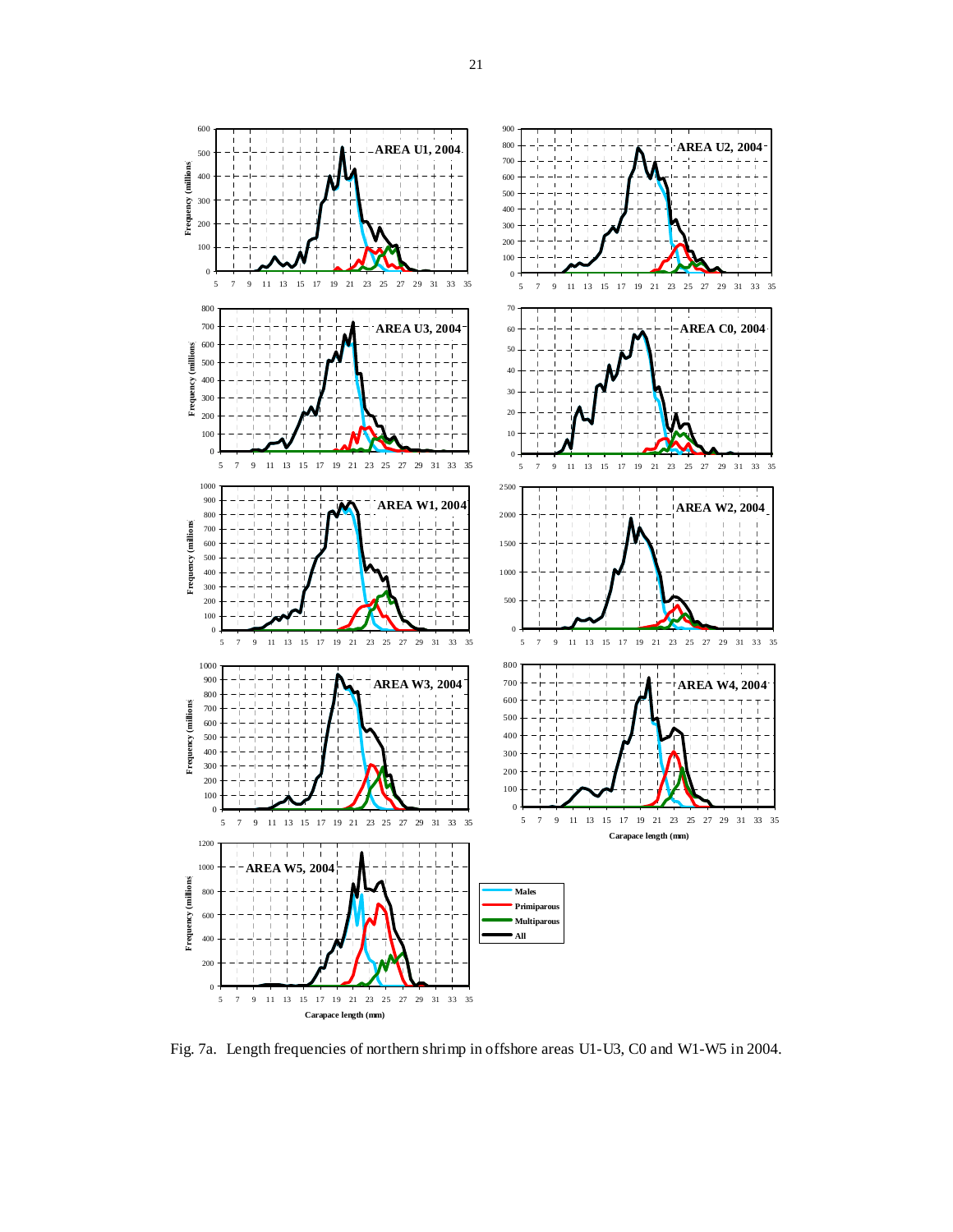

Fig. 7b. Length frequencies of northern shrimp in offshore areas W6-W9 in 2004.



Fig. 7c. Length frequencies of northern shrimp in inshore areas I1 and I2 (Disko Bay / Vaigat) in 2004.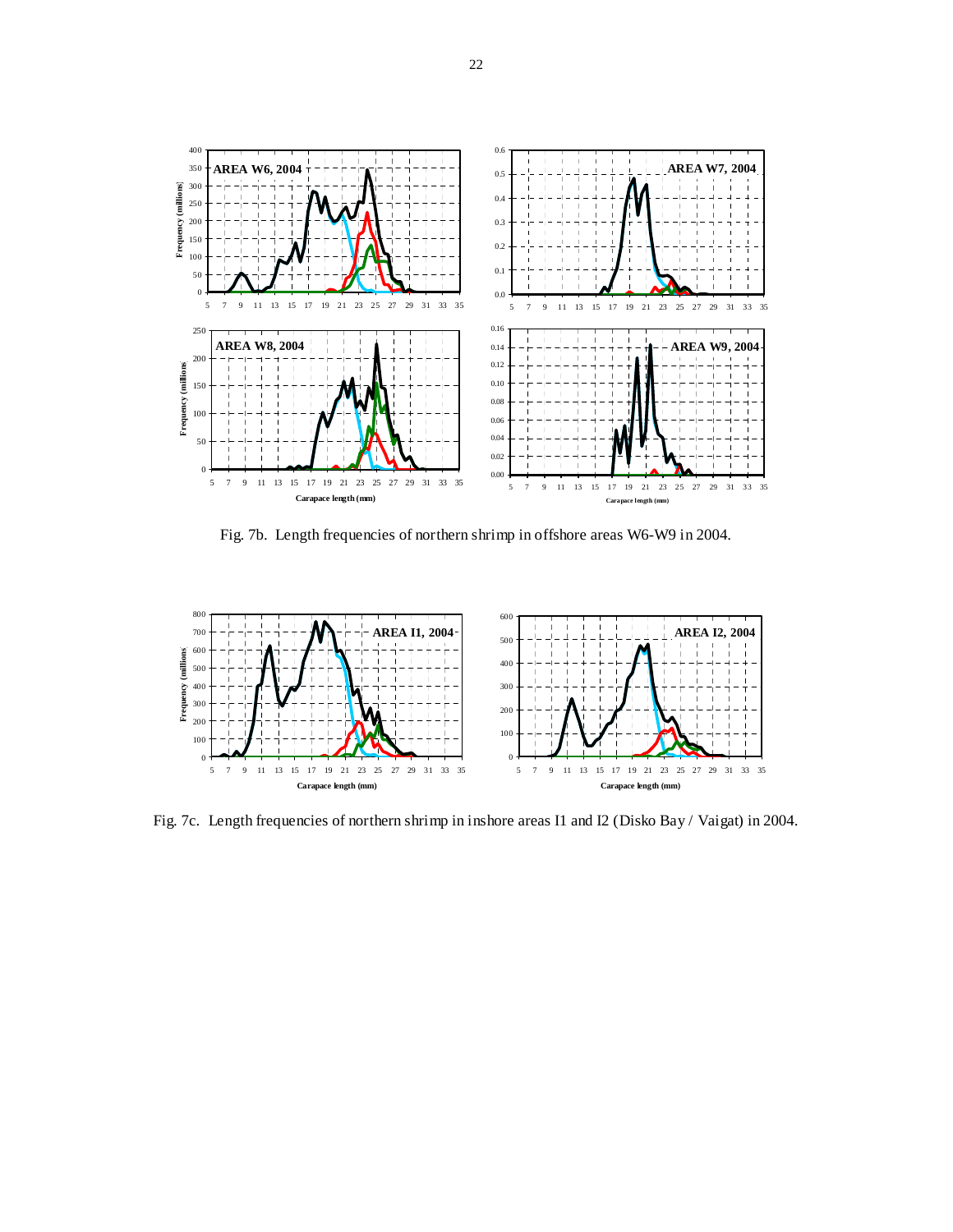

Fig. 8. Geographical distribution of mean size of northern shrimp in 2004.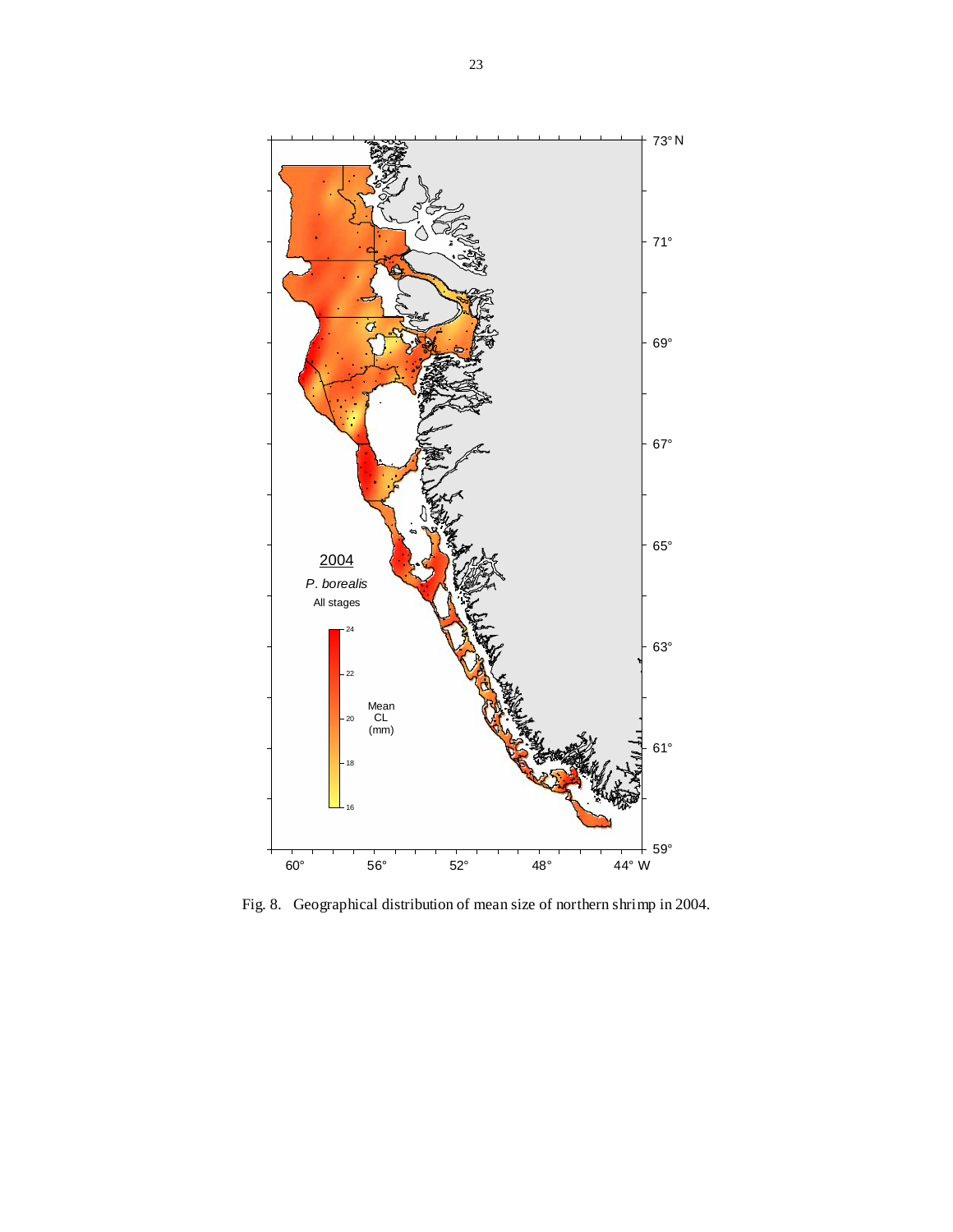

Fig. 9a. Length frequencies of northern shrimp in total offshore area 1988-1992 and Disko Bay/Vaigat area 1991- 1992 (no surveys in Disko Bay/Vaigat area 1998-1990).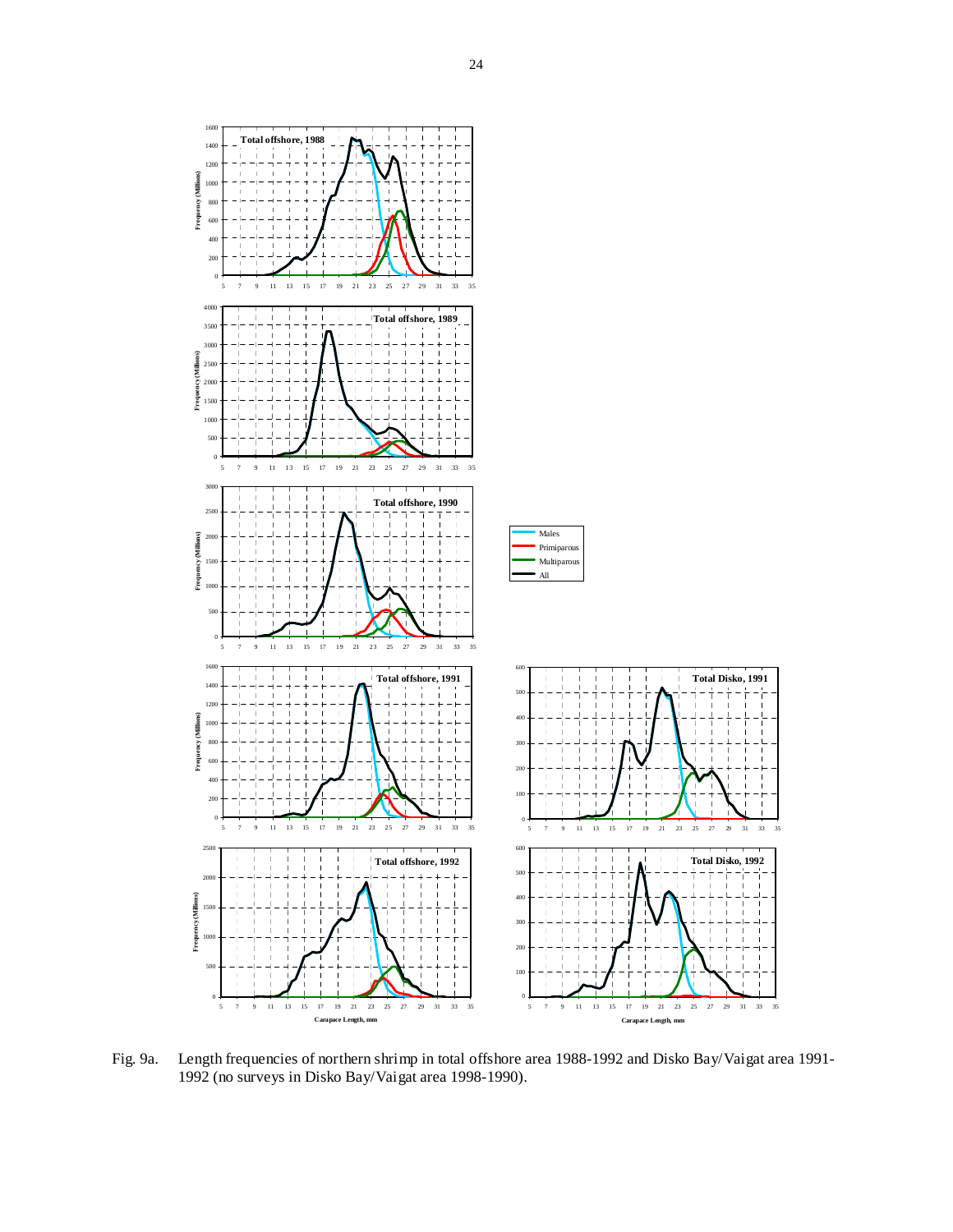

Fig. 9b. Length frequencies of northern shrimp in total offshore and Disko Bay/Vaigat area 1993-1997.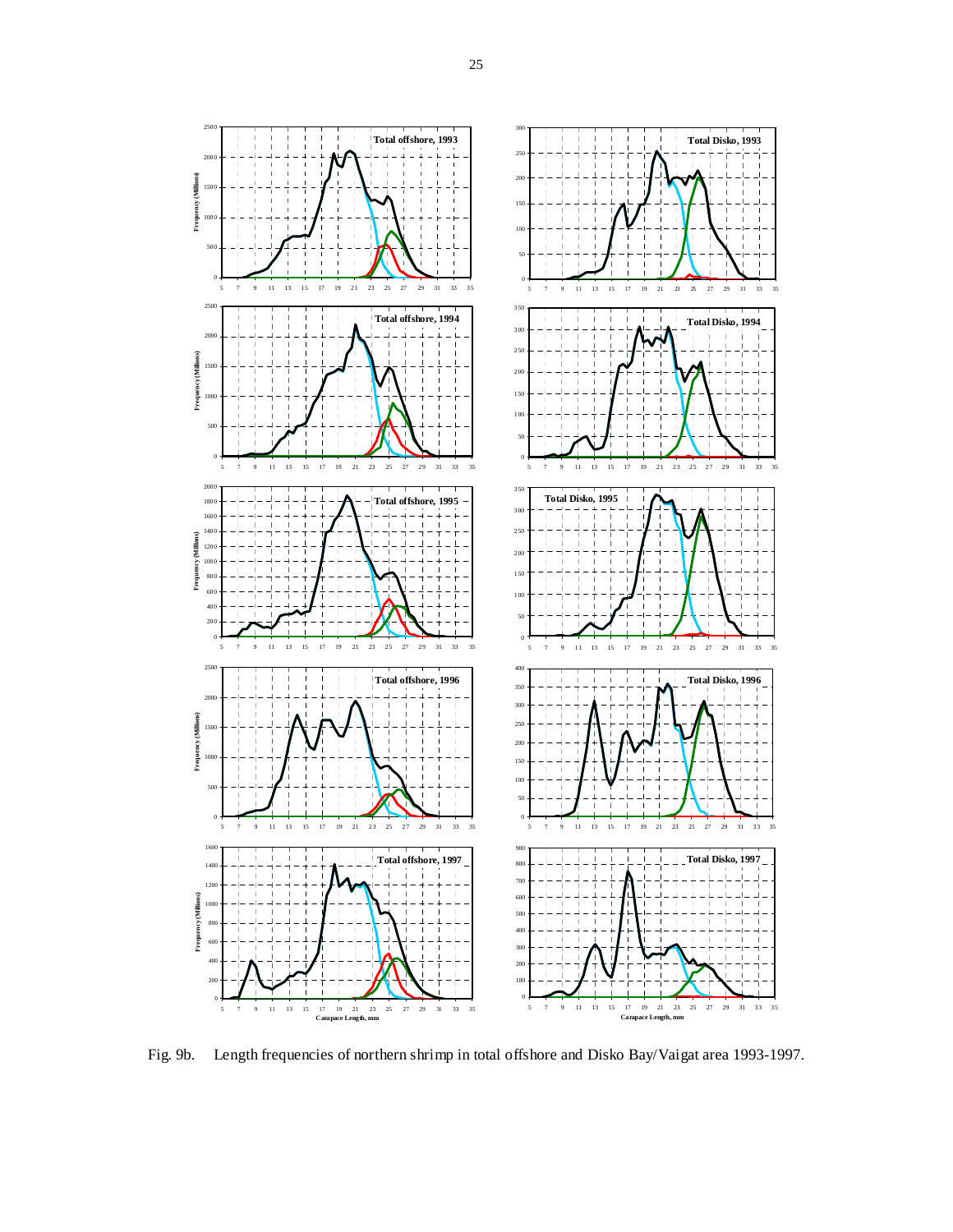

Fig. 9c. Length frequencies of northern shrimp in total offshore and Disko Bay/Vaigat area 1998-2002.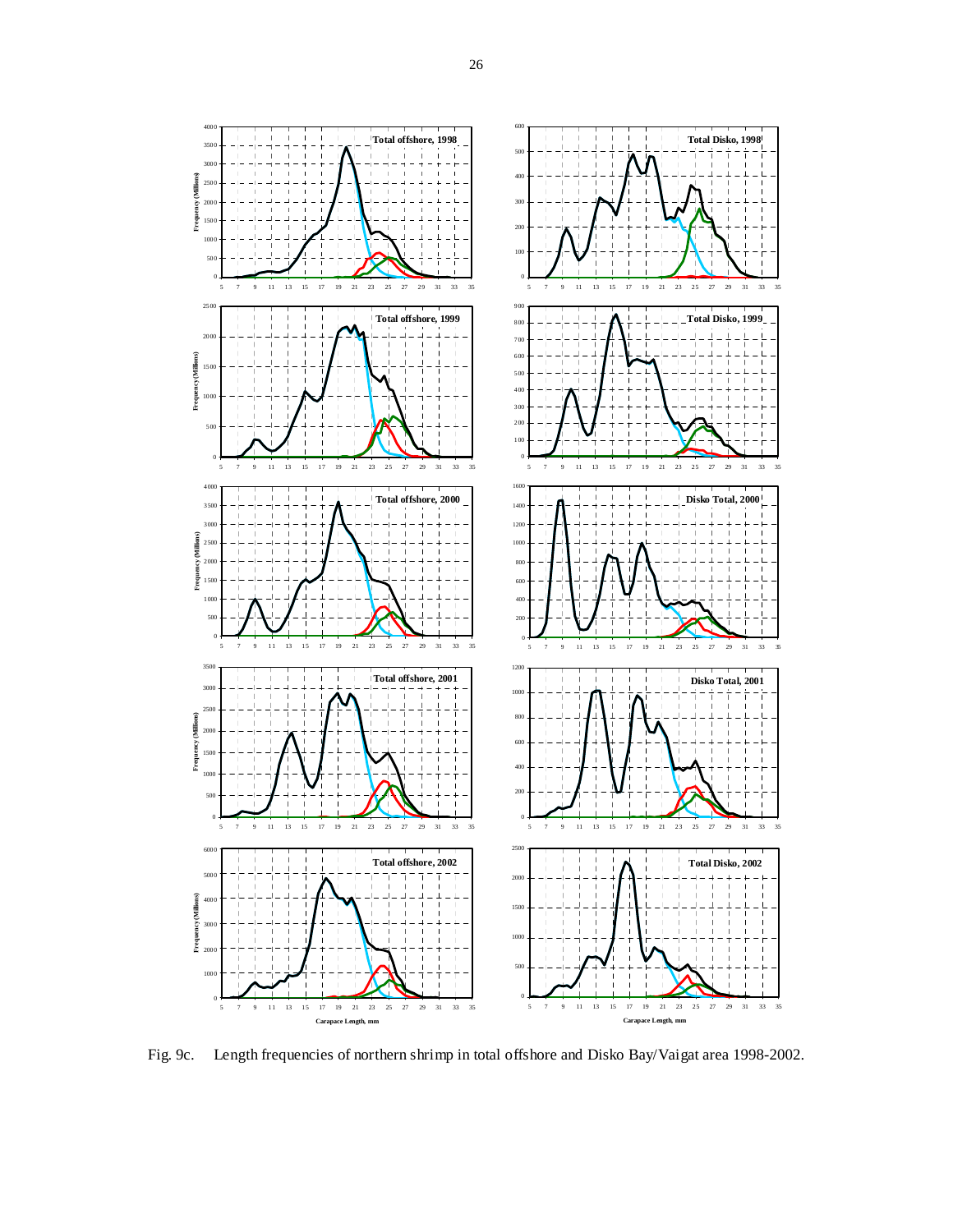

Fig. 9d. Length frequencies of northern shrimp in total offshore and Disko Bay/Vaigat area 2003 and 2004.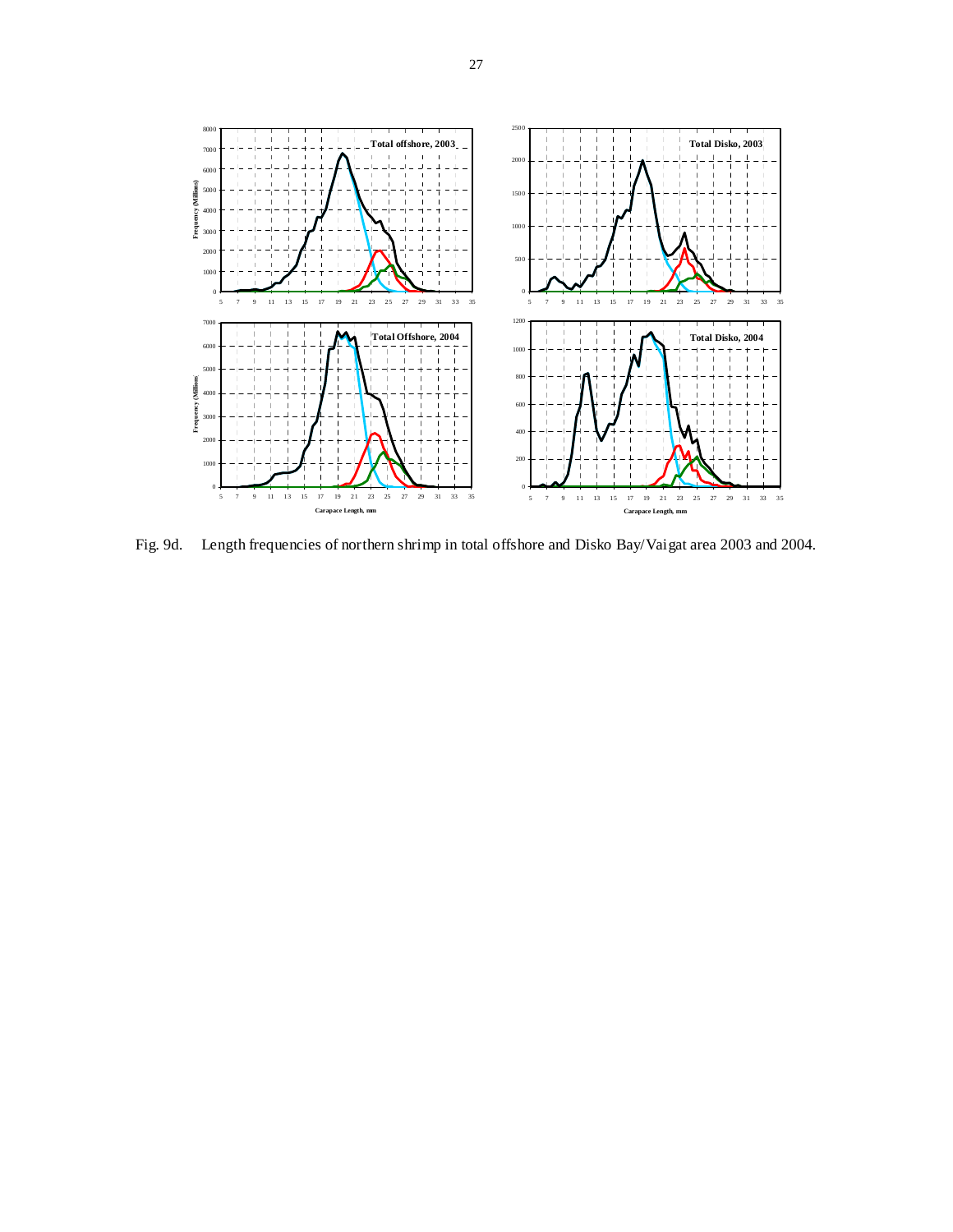

Fig. 10. Length frequencies of northern shrimp in the total survey area (offshore and Disko Bay/Vaigat combined).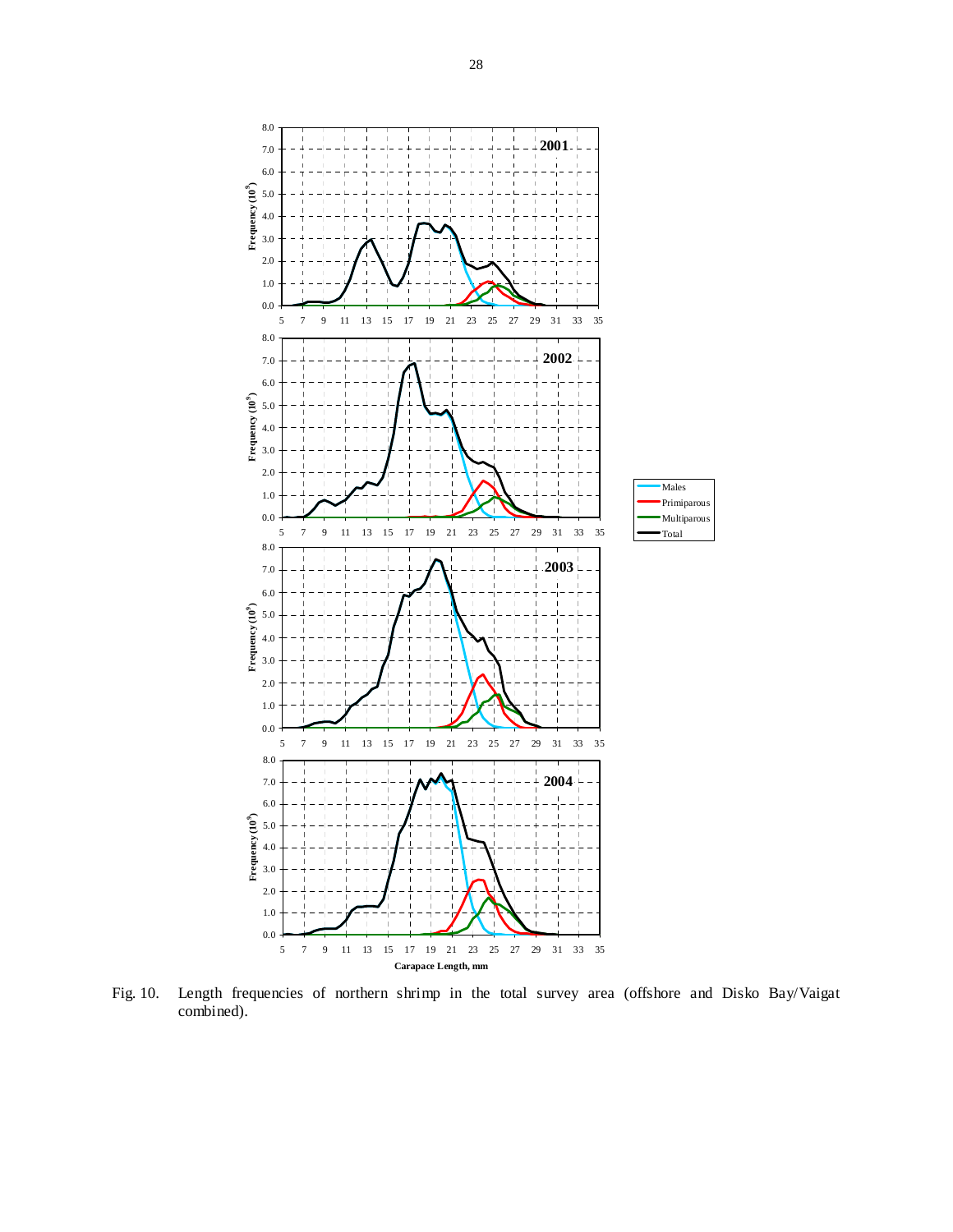

Fig. 11. Length-weight relationship of northern shrimp off West Greenland in 2004 and comparison with lengthweight relationships used in previous years.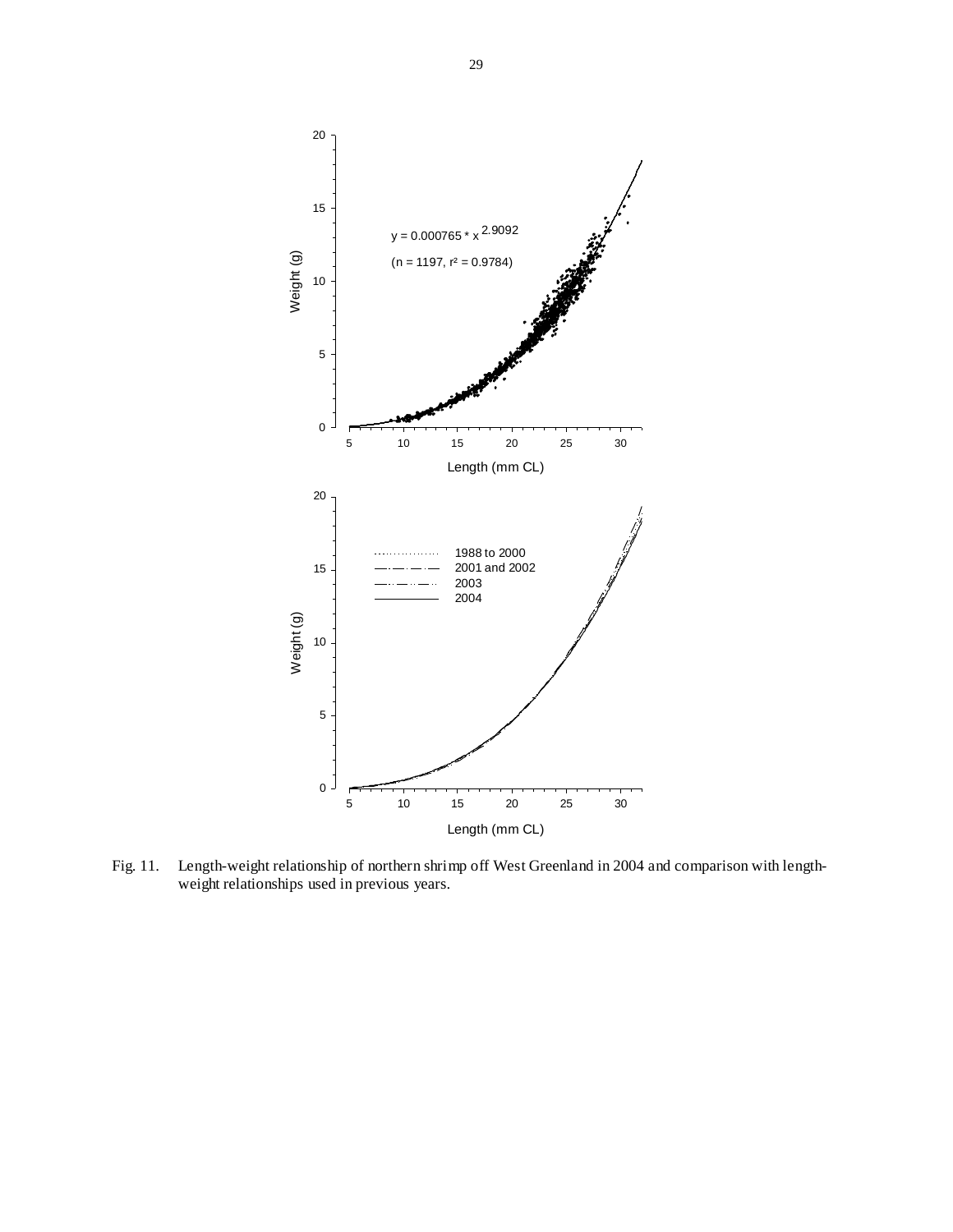

Fig. 12. Distribution of bottom temperature in the survey area between 150 and 600 m depth in 2004.